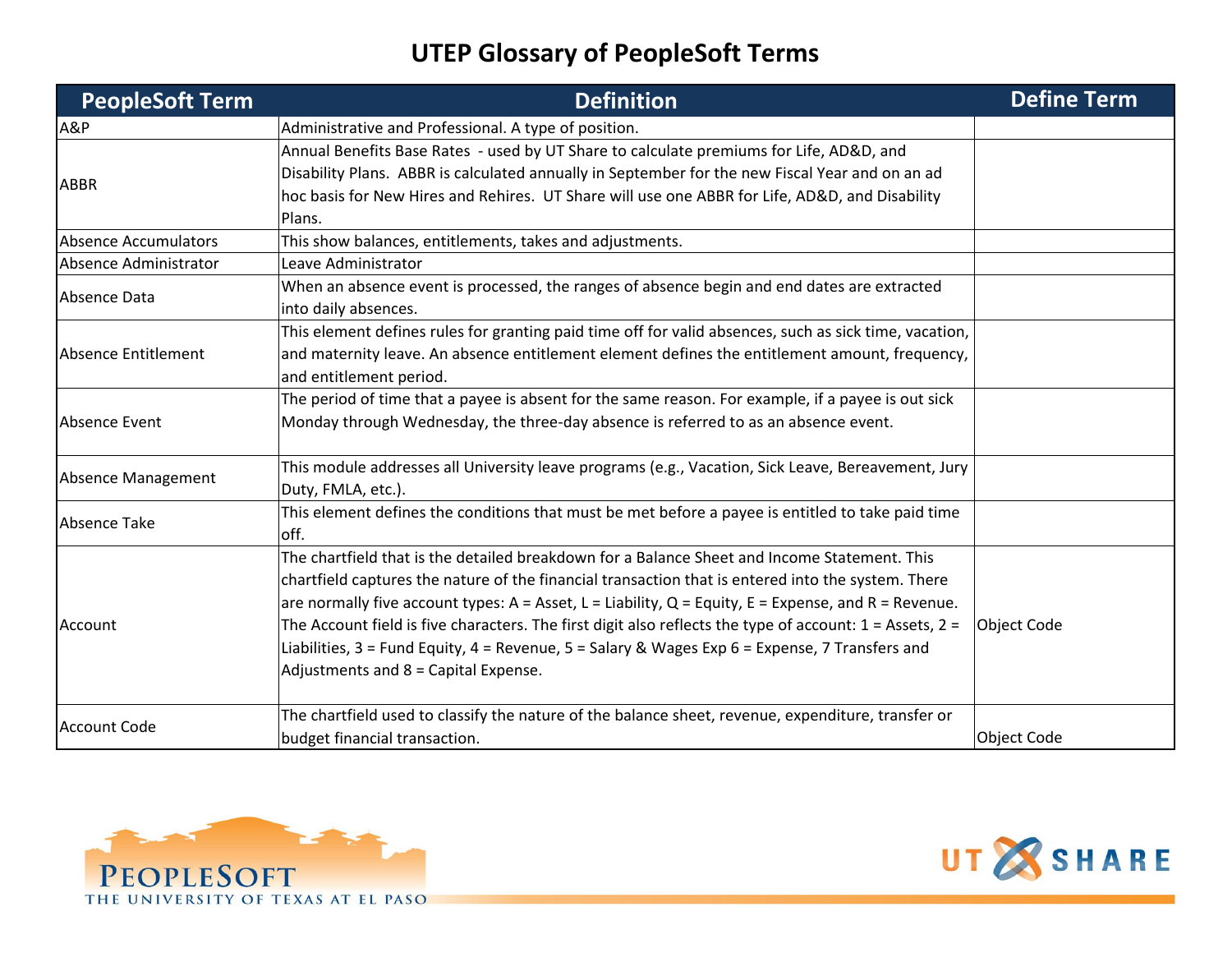| <b>PeopleSoft Term</b>     | <b>Definition</b>                                                                                                                                                                                                                                                                                                                                                                                                                                                                                                                                                                                                         | <b>Define Term</b>   |
|----------------------------|---------------------------------------------------------------------------------------------------------------------------------------------------------------------------------------------------------------------------------------------------------------------------------------------------------------------------------------------------------------------------------------------------------------------------------------------------------------------------------------------------------------------------------------------------------------------------------------------------------------------------|----------------------|
| <b>Accounting Class</b>    | In PeopleSoft Enterprise Performance Management, the accounting class defines how a resource<br>is treated for generally accepted accounting practices. The Inventory class indicates whether a<br>resource becomes part of a balance sheet account, such as inventory or fixed assets, while the<br>Non-inventory class indicates that the resource is treated as an expense of the period during<br>which it occurs.                                                                                                                                                                                                    |                      |
| <b>Accounting Date</b>     | The date a transaction is recognized in the financial system as opposed to the date the transaction<br>was entered into the system (although the two dates can be the same). The accounting date<br>determines the period in the general ledger to which the transaction is to be posted. You can only<br>select an accounting date that falls within an open period in the ledger to which you are posting.<br>The accounting date on a transaction in the SubModule may be different from the Journal Date,<br>depending on configuration decisions. It can also be updated anytime until the transaction is<br>posted. | <b>Posting Date</b>  |
| <b>Accounting Period</b>   | A particular month in the fiscal year, which is September 1 through August 31. The number<br>represents the order in the calendar year. Jan = 1, Feb. = 2, Mar = 3, etc.                                                                                                                                                                                                                                                                                                                                                                                                                                                  | <b>Posting Month</b> |
| <b>Accounting Split</b>    | The accounting split method indicates how expenses are allocated or divided among one or more<br>sets of accounting chartfields.                                                                                                                                                                                                                                                                                                                                                                                                                                                                                          |                      |
| Accounts Payable Module    | The PeopleSoft module that automates voucher processing to pay vendors in a timely manner for<br>goods or services purchased. Some users will enter data into the module, while others will check<br>on a status (inquire) in the module.                                                                                                                                                                                                                                                                                                                                                                                 |                      |
| <b>Accounts Receivable</b> | The record of money that is owed to the University.                                                                                                                                                                                                                                                                                                                                                                                                                                                                                                                                                                       |                      |
| Accrual                    | In PeopleSoft HR, the process of earning vacation or sick time.                                                                                                                                                                                                                                                                                                                                                                                                                                                                                                                                                           | Accrue               |
| Accumulator                | You use an accumulator to store cumulative values of defined items as they are processed. You<br>can accumulate a single value over time or multiple values over time. For example, an<br>accumulator could consist of all voluntary deductions, or all company deductions, enabling you to<br>accumulate amounts. It allows total flexibility for time periods and values accumulated.                                                                                                                                                                                                                                   |                      |



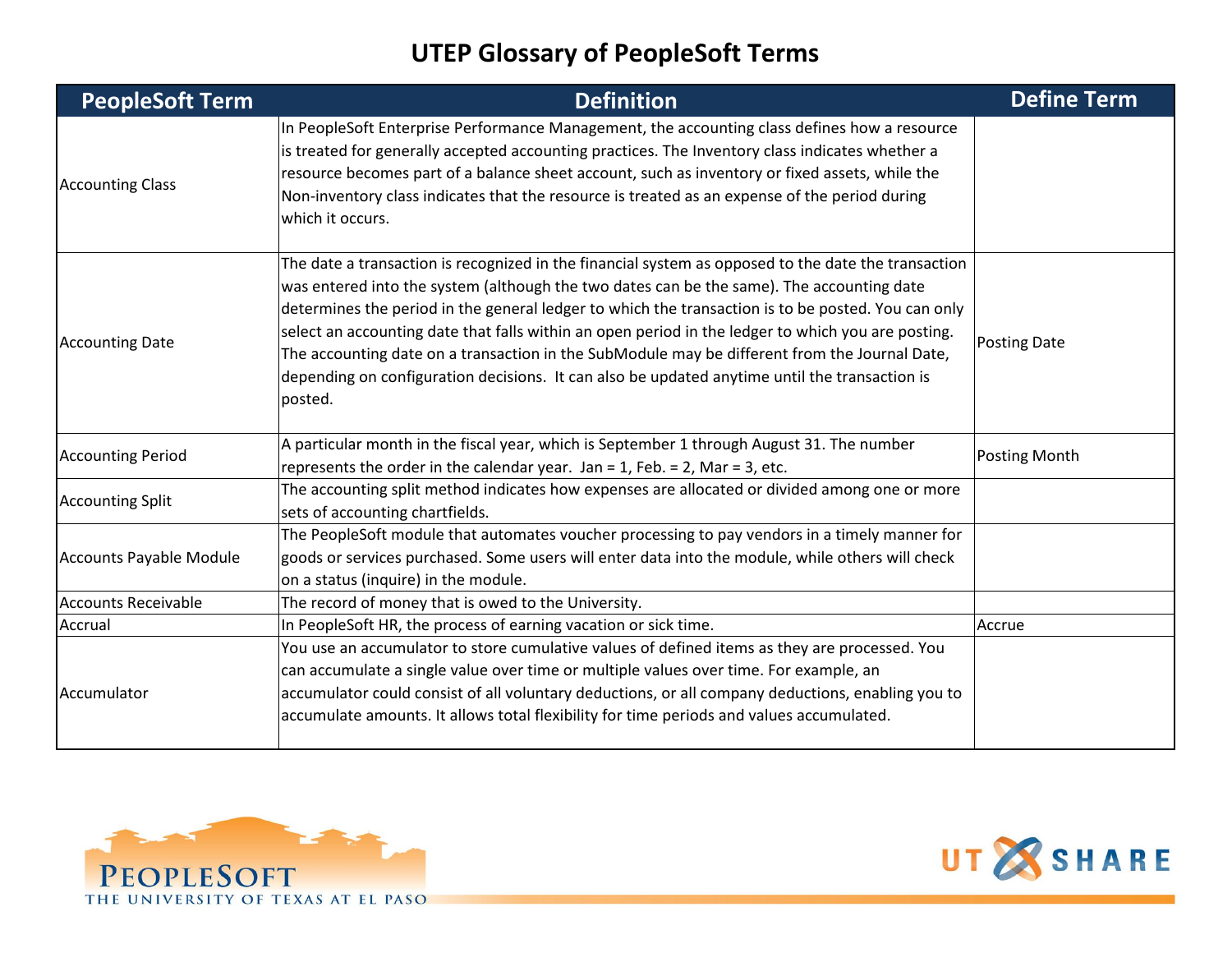| <b>PeopleSoft Term</b>   | <b>Definition</b>                                                                                                                                                                                   | <b>Define Term</b> |
|--------------------------|-----------------------------------------------------------------------------------------------------------------------------------------------------------------------------------------------------|--------------------|
|                          | The reason an employee's job or employment information is updated. The action reason is<br>entered in two parts: a personnel action, such as a promotion, termination, or change from one           |                    |
| <b>Action Reason</b>     | pay group to another—and a reason for that action. Human Resources, Benefits Administration,<br>and other HRMS functions use Action Reason.                                                         |                    |
|                          | In PeopleSoft Workflow, a specific transaction that you might need to perform in a business                                                                                                         |                    |
| Activity                 | process. Because it consists of the steps that are used to perform a transaction, it is also known as<br>a step map.                                                                                |                    |
|                          | The ledger that contains all actual revenues, expenditures, assets, liabilities, fund balances as well                                                                                              |                    |
| <b>Actuals Ledger</b>    | as encumbrances and pre-encumbrances. This ledger is the current source for financial reports.                                                                                                      |                    |
| <b>Additional Pay</b>    | Payments that are not part of base salary. Payments such as supplementals, overloads, summer<br>teaching, etc.                                                                                      |                    |
|                          | A journal entry consisting of year-end adjustments. Adjusting entries are segregated from the<br>regular accounting period so as not to distort period-to-period results and are recorded in period |                    |
| <b>Adjusting Entry</b>   | 998. Only Finance and Accounting makes adjusting entries.                                                                                                                                           | Additions          |
|                          | An additional accounting period in the PeopleSoft Financials system, used to store adjusting                                                                                                        |                    |
| <b>Adjustment Period</b> | entries (typically made between fiscal years by the University's General Accounting Office).                                                                                                        |                    |
| Allocation               | The process of spreading a common cost or investment income over several funds, projects,<br>programs, or departments.                                                                              |                    |
|                          | The chartfield used for statutory reporting requirements. The Alternate Account field is six                                                                                                        |                    |
| <b>Alternate Account</b> | numeric characters. It is associated with the Account chartfield.                                                                                                                                   |                    |
|                          | Alternate search keys use data fields that provide a path, in addition to Primary Search Keys, to                                                                                                   |                    |
| Alternate Search Keys    | table data. Fields that are marked as alternate search keys appear in the bottom part of a search                                                                                                   |                    |
|                          | box on a PeopleSoft page.                                                                                                                                                                           |                    |



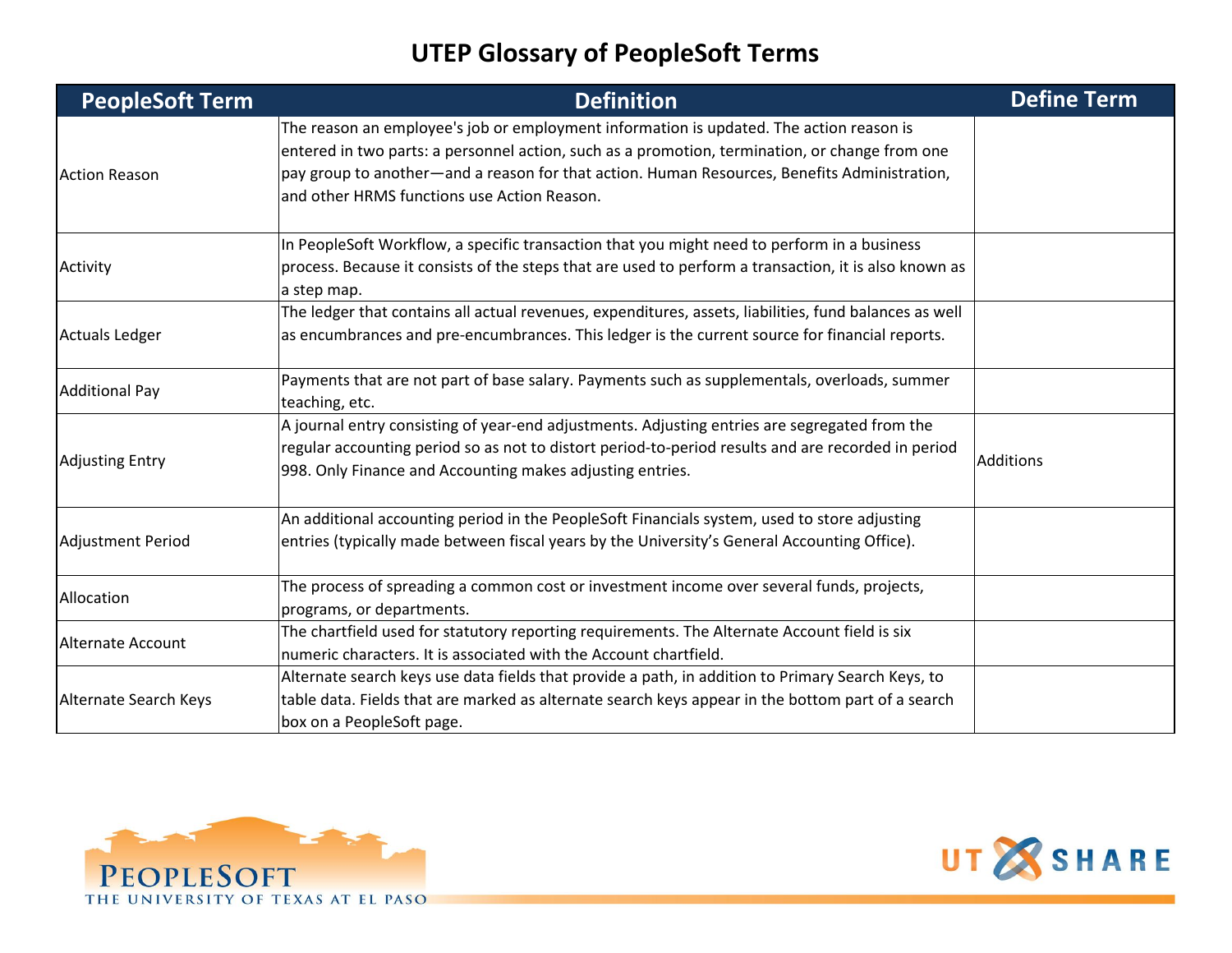| <b>PeopleSoft Term</b>       | <b>Definition</b>                                                                                                                                                                                                                                                                                                    | <b>Define Term</b>      |
|------------------------------|----------------------------------------------------------------------------------------------------------------------------------------------------------------------------------------------------------------------------------------------------------------------------------------------------------------------|-------------------------|
| <b>Application Messaging</b> | PeopleSoft Application Messaging enables applications within the PeopleSoft Enterprise product<br>family to communicate synchronously or asynchronously with other PeopleSoft Enterprise and<br>third-party applications. An application message defines the records and fields to be published or<br>subscribed to. |                         |
| <b>Arbitration Plan</b>      | The arbiter when multiple price rules match the transaction. This plan determines the order in<br>which the price rules are applied to the transaction base price.                                                                                                                                                   |                         |
| <b>Assessment Rules</b>      | In PeopleSoft Enterprise Receivables, a user-defined rule that the system uses to evaluate the<br>condition of a customer's account or of individual items to determine whether to generate a<br>follow-up action.                                                                                                   |                         |
| <b>Asset Class</b>           | An asset group used for reporting purposes. It can be used in conjunction with the asset category<br>to refine asset classification.                                                                                                                                                                                 |                         |
| Asset ID                     | Identification on tagged items and other designations in the Asset system.                                                                                                                                                                                                                                           | <b>Inventory Number</b> |
| <b>Asset Management</b>      | The PeopleSoft module used to track property items. Asset tag numbers, location and<br>depreciation are tracked in this module. Asset Capitalization and depreciation are generated from<br>this module.                                                                                                             | Inventory               |
| <b>Attributes</b>            | Codes that provide additional information related to certain chartfields including Account,<br>Department, Project, and Fund Code.                                                                                                                                                                                   |                         |
| <b>Auction Event</b>         | In PeopleSoft Strategic Sourcing, a sourcing event where bidders actively compete against one<br>another to achieve the best price or score.                                                                                                                                                                         |                         |
| <b>Audit Tracking</b>        | Data-entry audit tracking creates a record of all changes made to data after the first entry, dating<br>and tracking these changes for auditing purposes.                                                                                                                                                            |                         |
| <b>BAS</b>                   | Benefits Administration System. UT System's benefits enrollment system.                                                                                                                                                                                                                                              |                         |
| <b>Batch Process</b>         | This is a program that runs without human intervention other than to start the program and<br>provide parameters to instruct the program on what to process.                                                                                                                                                         |                         |
| <b>Benefit Plan</b>          | Specific plan within each plan type. Example: Medical Plan Type may have two different offerings<br>including In Area and Out of Area. Each offering is a Benefit Plan.                                                                                                                                              |                         |



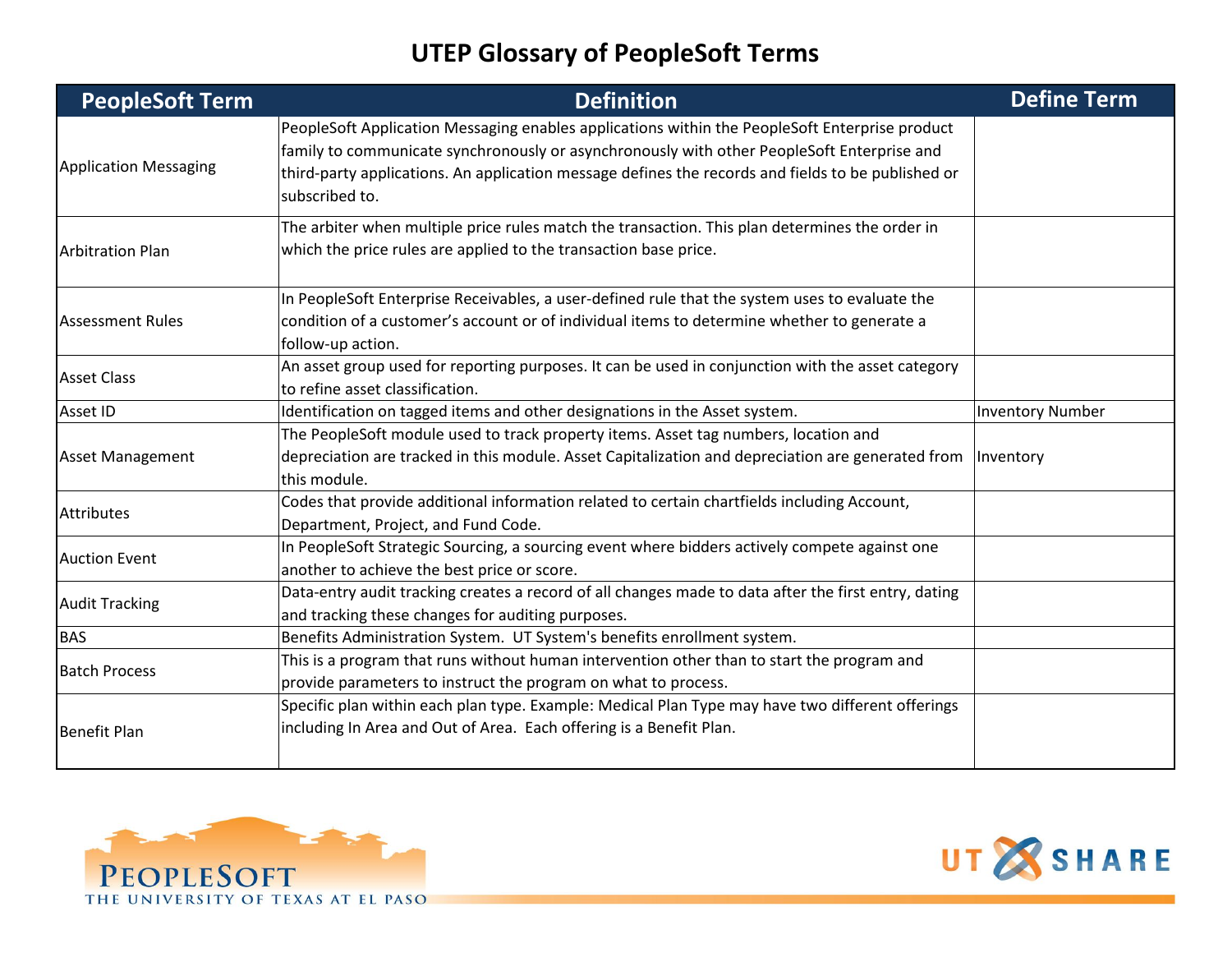| <b>PeopleSoft Term</b>         | <b>Definition</b>                                                                                                                                                                                                                                                                                                                                                                                                          | <b>Define Term</b>    |
|--------------------------------|----------------------------------------------------------------------------------------------------------------------------------------------------------------------------------------------------------------------------------------------------------------------------------------------------------------------------------------------------------------------------------------------------------------------------|-----------------------|
| <b>Benefit Program</b>         | A Benefit Program is a structure that ties together all of the benefit plans, options, rules and<br>rates. An organization may have multiple Benefit Programs for different groups of employees                                                                                                                                                                                                                            |                       |
| <b>Benefits Administration</b> | including Retirees at UT Share.<br>Administers the benefits programs.                                                                                                                                                                                                                                                                                                                                                      |                       |
| <b>Benefits Event</b>          | Something that happens to the employee - either through employment status (hire, promotion,<br>leave, etc.) or life changes (marriage, birth of a child, etc.) that could have an impact on benefits<br>eligibility or qualification to change benefit enrollments.                                                                                                                                                        |                       |
| <b>Bid Response</b>            | In PeopleSoft Strategic Sourcing, the response by a bidder to an event.                                                                                                                                                                                                                                                                                                                                                    |                       |
| <b>Blanket Purchase Orders</b> | Purchase orders used to make multiple purchases from a single vendor during a fiscal year (e.g.,<br>lab supplies, mice, space rental, etc.).                                                                                                                                                                                                                                                                               |                       |
| <b>Book</b>                    | In PeopleSoft Enterprise Asset Management, used for storing financial and tax information, such<br>as costs, depreciation attributes, and retirement information on assets.                                                                                                                                                                                                                                                |                       |
| <b>Branch</b>                  | A tree node that rolls up to nodes above it in the hierarchy, as defined in PeopleSoft Tree<br>Manager.                                                                                                                                                                                                                                                                                                                    |                       |
| <b>Budget Check</b>            | The process of ensuring that a pending expenditure is covered by budgeted funds. If the amount<br>left unspent in a budget is less than the amount needed for an expense, the expenditure will fail<br>"budget checking" and will not be allowed. A successful budget check results in the decrease in<br>available funds. Budget checking is performed on requisitions, purchase orders, vouchers and<br>journal entries. | <b>Funds Checking</b> |
| <b>Budget Control</b>          | In commitment control, budget control ensures that commitments and expenditures don't exceed<br>budgets. It enables you to track transactions against corresponding budgets and terminate a<br>document's cycle if the defined budget conditions are not met. For example, you can prevent a<br>purchase order from being dispatched to a vendor if there are insufficient funds in the related<br>budget to support it.   |                       |
| <b>Budget Date</b>             | Used in Commitment Control, it defaults to Entered Date but can be updated.                                                                                                                                                                                                                                                                                                                                                |                       |



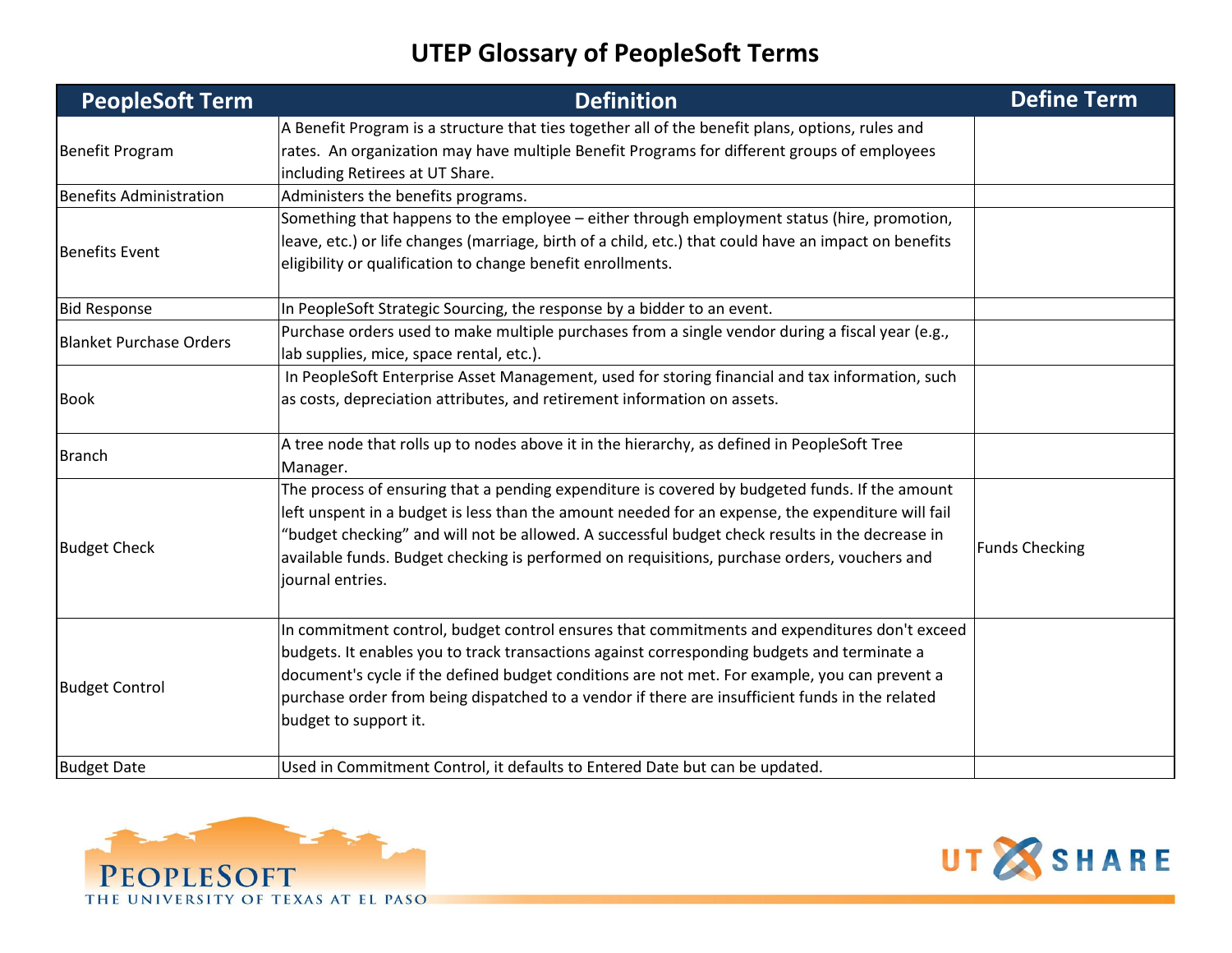| <b>PeopleSoft Term</b>        | <b>Definition</b>                                                                                                                                                                                  | <b>Define Term</b> |
|-------------------------------|----------------------------------------------------------------------------------------------------------------------------------------------------------------------------------------------------|--------------------|
| <b>Budget Journal</b>         | A commitment control journal used to establish a budget for a particular chartstring.                                                                                                              |                    |
| <b>Budget Period</b>          | The period being budgeted for, which is a year, and which the system checks and updates during<br>transaction processing.                                                                          | Posting Month      |
| Budget tolerances/overrides   | Much like in Define, can be used to increase budgetary spending limits.                                                                                                                            |                    |
| <b>Budget Year</b>            | The chartfield used to define valid budget years when establishing budgets. These are normally<br>not used for Grants.                                                                             | Fiscal Year        |
| <b>Budgetary Account Only</b> | An account used by the system only and not by users; this type of account does not accept<br>transactions. You can only budget with this account. Formerly called "system-maintained"<br>account." |                    |



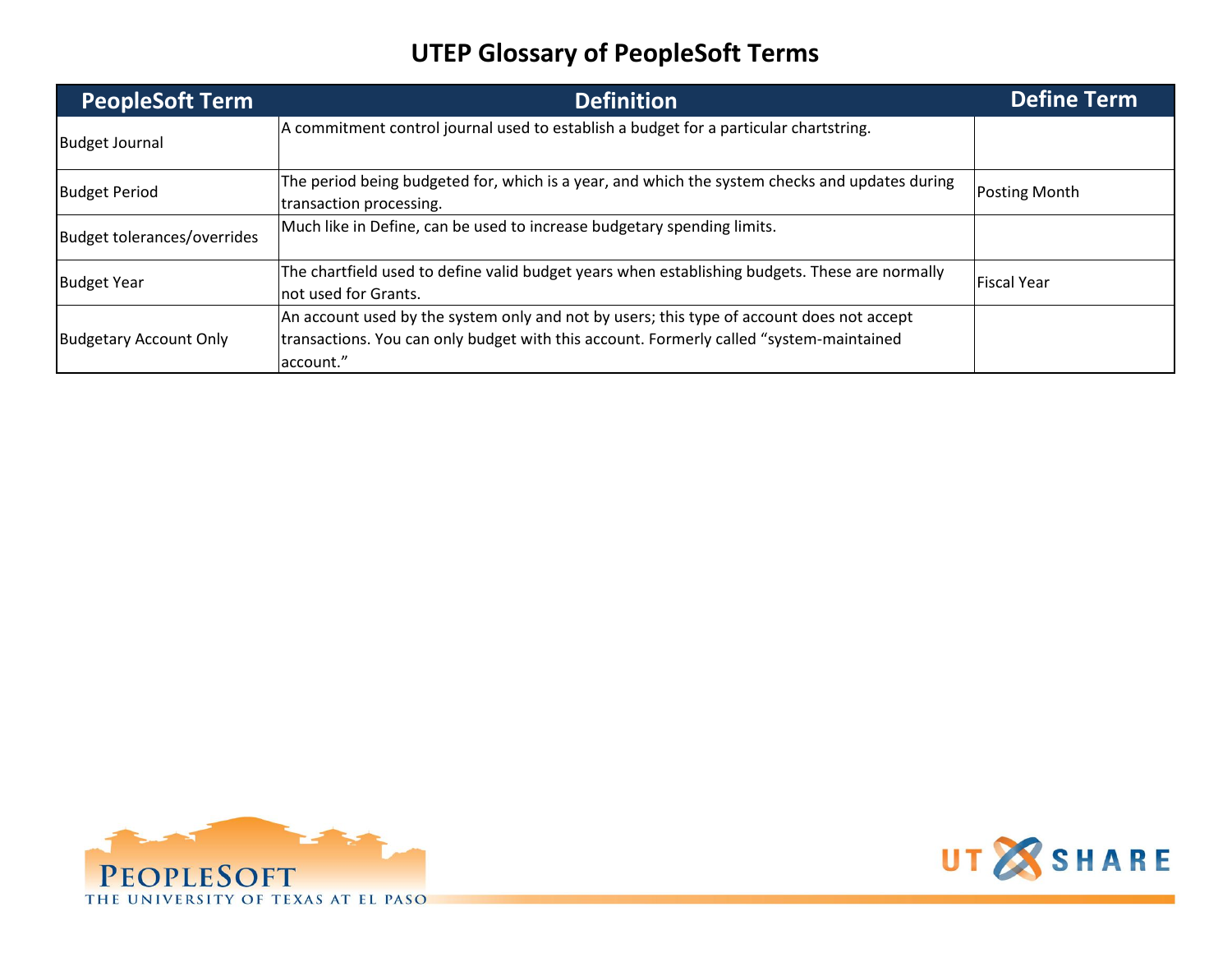| <b>PeopleSoft Term</b> | <b>Definition</b>                                                                                                                                                                                                                                                                                                                                                                                                                                                                                                                                                                                                                                                                                                                                                                                                                                                                                                                        | <b>Define Term</b>                                                                    |
|------------------------|------------------------------------------------------------------------------------------------------------------------------------------------------------------------------------------------------------------------------------------------------------------------------------------------------------------------------------------------------------------------------------------------------------------------------------------------------------------------------------------------------------------------------------------------------------------------------------------------------------------------------------------------------------------------------------------------------------------------------------------------------------------------------------------------------------------------------------------------------------------------------------------------------------------------------------------|---------------------------------------------------------------------------------------|
| <b>Business Unit</b>   | The highest-level key structure that must be on every transaction. This chartfield defines a<br>corporation or an organizational entity that maintains its own business activity. PeopleSoft<br>General Ledger business units pass journals to General Ledger units. PeopleSoft Purchasing<br>business units share vendor, purchase order, and receiving information with PeopleSoft Payables<br>units in the same SetID.<br>DEFINE Component ID to PS Business Unit<br>'0' and '9' - 'SAD01'<br>'1' - 'UTARL'<br>'2' - 'UTEP1'<br>'3' - 'UTSA1'<br>'5' - 'UTDAL'<br>'6' - 'UTTYL'<br>'7' - 'UTPB1'<br>'8' - 'UTBRW'<br>We are also including shell business units for the non-participating campuses:<br>• UTHSA - UT HSC San Antonio<br>• UTHSC - UT HSC Houston<br>UTHTY - UT HSC Tyler<br>• UTMBG - UT Medical Branch Galveston<br>• UTMDA - UT MD Anderson<br>• UTPAN - UT Pan American<br>• UTSWM - UT Southwestern Medical Center | <b>Typically Institution</b><br>(Component) but also<br><b>Shared Business Office</b> |
|                        |                                                                                                                                                                                                                                                                                                                                                                                                                                                                                                                                                                                                                                                                                                                                                                                                                                                                                                                                          |                                                                                       |



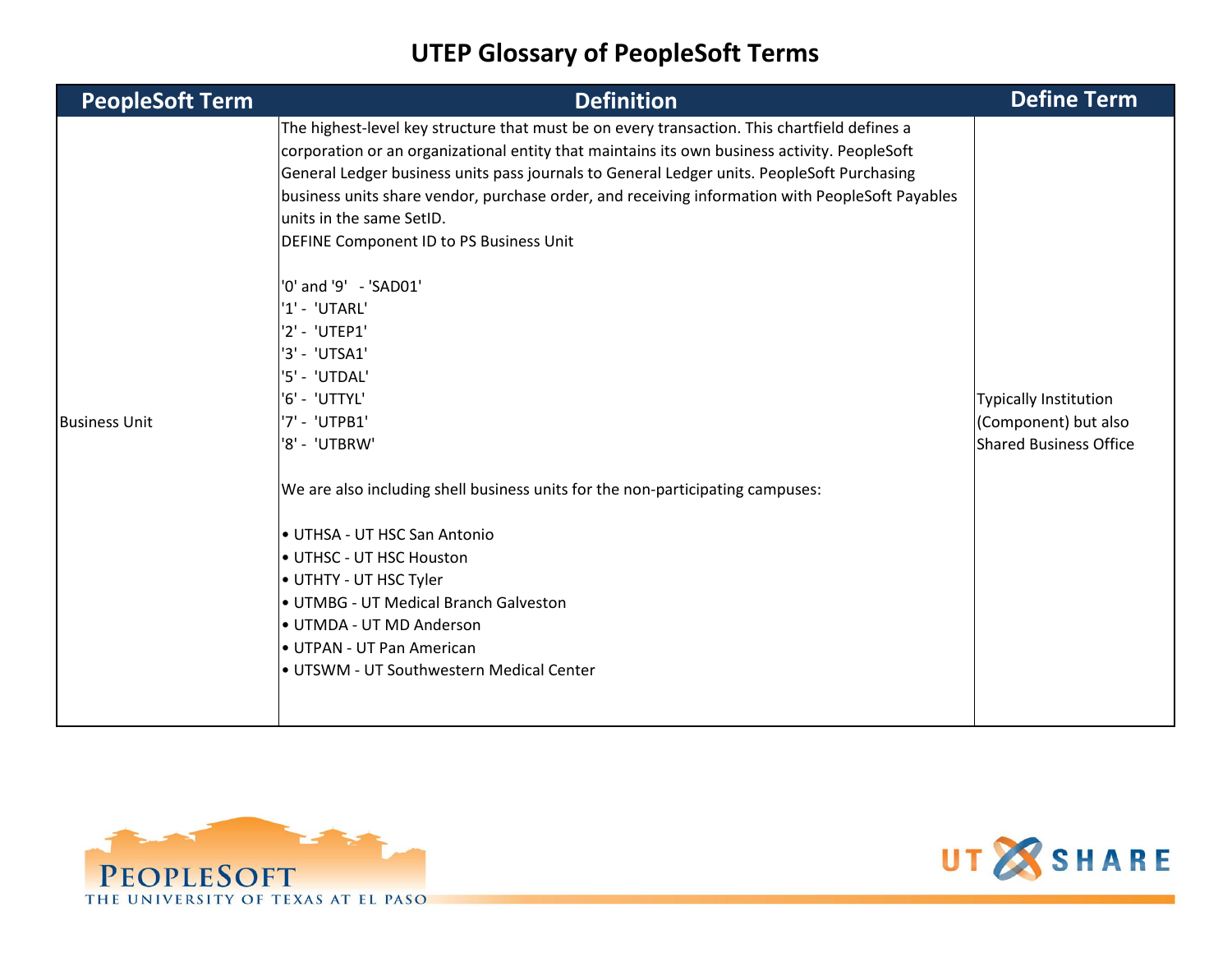| <b>PeopleSoft Term</b>   | <b>Definition</b>                                                                                                                                                                                                                                                                                                                                    | <b>Define Term</b> |
|--------------------------|------------------------------------------------------------------------------------------------------------------------------------------------------------------------------------------------------------------------------------------------------------------------------------------------------------------------------------------------------|--------------------|
| <b>Buy Event</b>         | In PeopleSoft Strategic Sourcing, for event creators, the purchase of goods or services, most<br>typically associated with a request for quote, proposal, or reverse auction. For bidders, the sale of<br>goods or services.                                                                                                                         |                    |
| <b>Calculation Rules</b> | For Benefits, each plan option can reference a set of calculation rules which provide guidelines for<br>how to use dates or limits                                                                                                                                                                                                                   |                    |
| <b>Calendar Group</b>    | Consists of a single Calendar ID or a group of Calendar ID's that Absence will process.                                                                                                                                                                                                                                                              |                    |
| Calendar ID              | Includes absence period and frequency. Used by the Absence Identification process in determining<br>the payees to process.                                                                                                                                                                                                                           |                    |
| Cascading                | An option in the Absence Management module to automatically deduct employee submitted<br>absence hours against a prioritized order of an employee's accrued leave type balances.                                                                                                                                                                     |                    |
| Cash Advance             | Money given to an individual in advance of a business-related trip to pay for anticipated expenses.<br>Also refers to the cash advance request form in PeopleSoft. Note: there must be a travel<br>authorization on file in order to receive a cash advance—see below.                                                                               |                    |
| Category                 | A grouping of default information that applies to all items within that category. The purchasing<br>attributes of an item category are assigned as defaults to any item in that category. Each<br>requisition and purchase order item must be placed in a category, and many field values will be<br>defaulted to the requisition or purchase order. |                    |
| <b>Change Control</b>    | The process of planning, documenting, communicating, and executing changes to infrastructure,<br>services, or processes. A change is defined as any modification in the systems environment that<br>has the potential to impact more than one user.                                                                                                  |                    |
| Change Management (CM)   | The process of maximizing performance throughout the PeopleSoft implementation by minimizing<br>disruption and accelerating the acceptance of change.                                                                                                                                                                                                |                    |



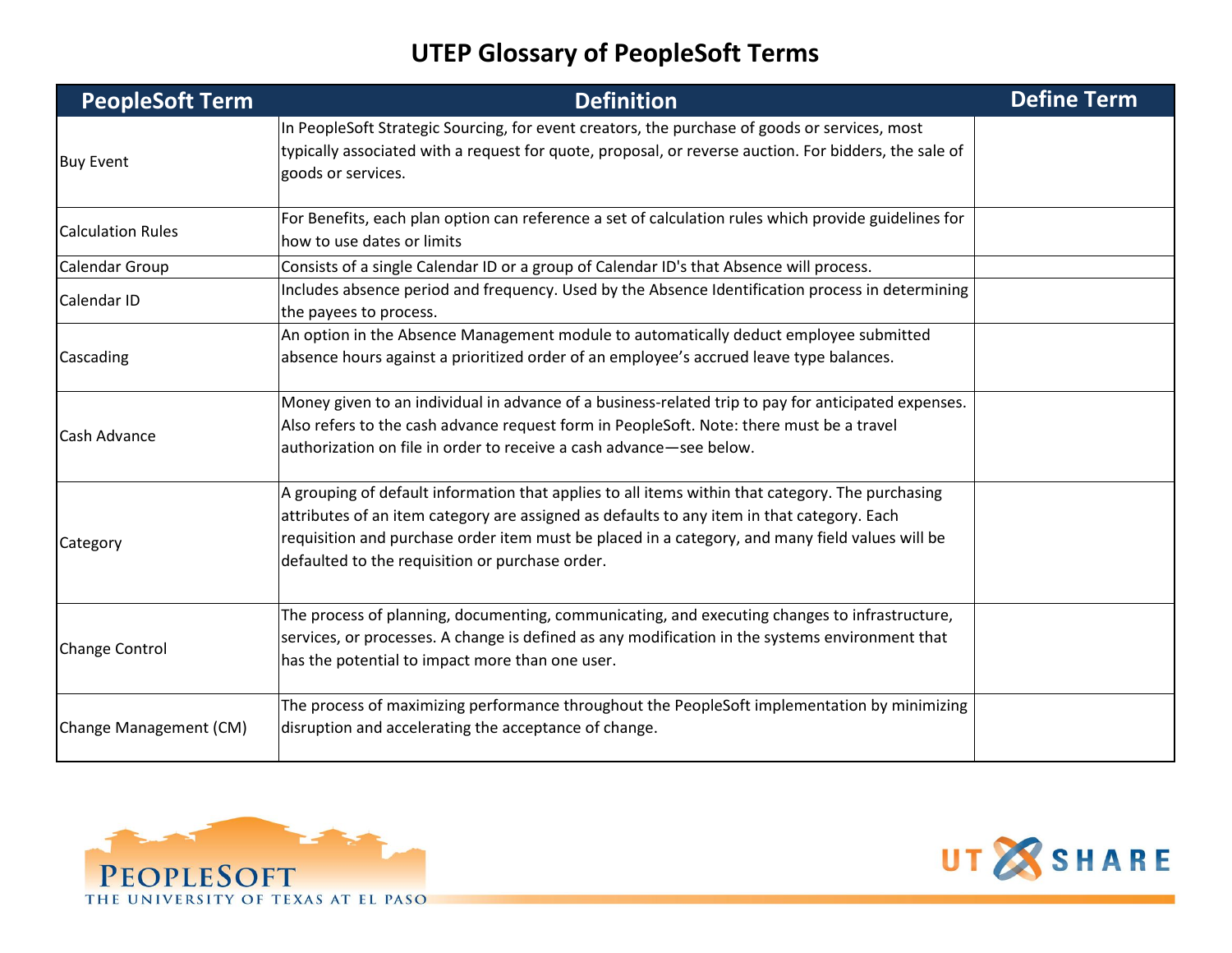| <b>PeopleSoft Term</b>             | <b>Definition</b>                                                                                                                                                                                                                                                        | <b>Define Term</b> |
|------------------------------------|--------------------------------------------------------------------------------------------------------------------------------------------------------------------------------------------------------------------------------------------------------------------------|--------------------|
| Chart of Accounts (COA)            | The foundation of the PeopleSoft accounting system. The Chart of Accounts provides each<br>business unit, fund, department, cost center, project/grant, and account with a unique<br>identification number and a common language for identifying financial transactions. |                    |
| <b>Chartfield Balancing</b>        | You can require specific chartfields to match up (balance) on the debit and the credit side of a<br>transaction.                                                                                                                                                         |                    |
| <b>Chartfield Combination Edit</b> | Also called Combo Edit, the process of editing journal lines for valid chartfield combinations based<br>on user-defined rules.                                                                                                                                           |                    |
| Chartfields                        | The individual components, or fields, that when combined make up the ChartField String, which<br>defines the accounting structure. The chartfield string for UT Shared Systems consists of Account,<br>Department, Project, Fund, Cost Center, Program and Function.     | Account            |
| ChartKey                           | One or more fields that uniquely identify each row in a table. Some tables contain only one field as<br>the key, while others require a combination.                                                                                                                     |                    |
| Chartstring                        | A set of chartfields "strung" together to represent the proper categorization of a financial<br>transaction. The use of multiple chartfields allows for flexible reporting of the financial aspects of<br>projects, activities, programs, events, etc.                   |                    |
| <b>Check Status</b>                | Using various functions in PeopleSoft to inquire about requisitions, purchase orders, vouchers, or<br>assets.                                                                                                                                                            |                    |
| Child                              | A node on a tree linked to another, higher-level node (referred to as the parent). A node can be a<br>child and a parent at the same time depending on its location within the tree. Also may refer to a<br>child asset that rolls up to a parent asset.                 |                    |
| Claimback                          | In the wholesale distribution industry, a contract between supplier and distributor, in which<br>monies are paid to the distributor on the sale of specified products or product groups to targeted<br>customers or customer groups.                                     |                    |
| <b>Class Chartfield</b>            | A ChartField value that identifies a unique appropriation budget key when you combine it with a<br>fund, department ID, and program code, as well as a budget period.                                                                                                    |                    |



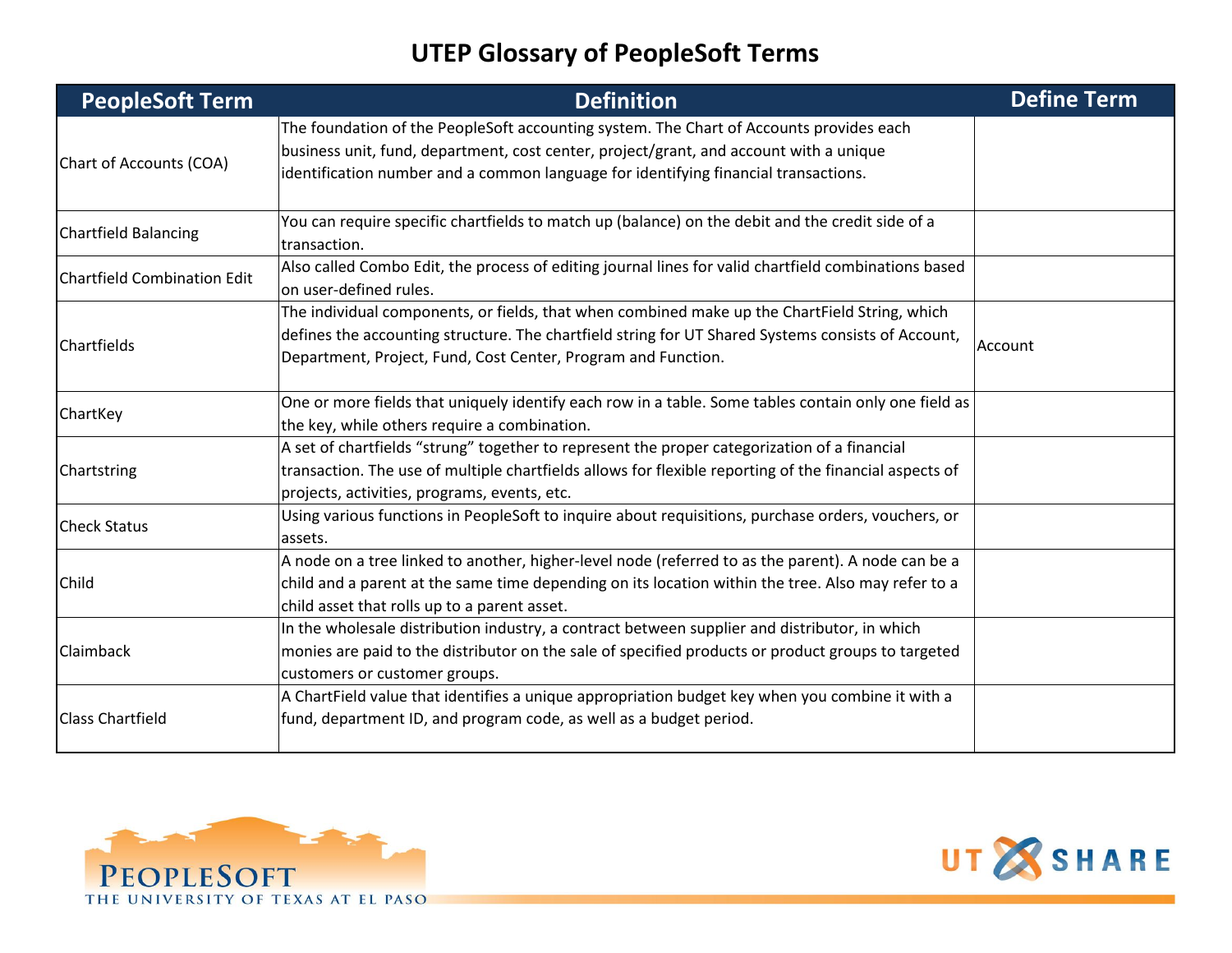| <b>PeopleSoft Term</b>                      | <b>Definition</b>                                                                                                                                                                                                                                                                                                                                                                                                                          | <b>Define Term</b> |
|---------------------------------------------|--------------------------------------------------------------------------------------------------------------------------------------------------------------------------------------------------------------------------------------------------------------------------------------------------------------------------------------------------------------------------------------------------------------------------------------------|--------------------|
|                                             | In PeopleSoft Enterprise Receivables, a user-defined rule that defines actions to take for a                                                                                                                                                                                                                                                                                                                                               |                    |
| <b>Collection Rule</b>                      | customer based on both the amount and the number of days past due for outstanding balances.                                                                                                                                                                                                                                                                                                                                                |                    |
| <b>Combination Editing (Combo</b><br>Edits) | Certain rules that govern which chartfield combinations are valid and which combinations are not.                                                                                                                                                                                                                                                                                                                                          |                    |
| <b>Commitment Control</b>                   | <b>Commitment Control</b>                                                                                                                                                                                                                                                                                                                                                                                                                  |                    |
| <b>Compensation Frequency</b>               | Defined as monthly or hourly.                                                                                                                                                                                                                                                                                                                                                                                                              |                    |
| <b>Compensation Rate</b>                    | amount of money an employee is paid quoted by the compensation frequency unit.                                                                                                                                                                                                                                                                                                                                                             |                    |
| Component                                   | A group of related pages that are displayed by clicking tabs on the top of each page. Think of a<br>component as something that contains all the pages needed to perform a task, such as add a<br>voucher or requisition. Components are accessed via the Menu.                                                                                                                                                                            | Menu               |
| Component Interface                         | A component interface is a set of application programming interfaces (APIs) that you can use to<br>access and modify PeopleSoft Enterprise database information using a program instead of the<br>PeopleSoft client.                                                                                                                                                                                                                       |                    |
| Condition                                   | In PeopleSoft Enterprise Receivables, occurs when there is a change of status for a customer's<br>account, such as reaching a credit limit or exceeding a user-defined balance due.                                                                                                                                                                                                                                                        |                    |
| Constraint                                  | A business policy or rule that affects how a sourcing event is awarded. There are three types of<br>constraints: business, global, and event.                                                                                                                                                                                                                                                                                              |                    |
| <b>Contract Pay</b>                         | Is a feature of PeopleSoft that allows entry of a contract amount to be paid over a specified period<br>of time. The contract pay component specifies begin and end dates of the contract. Once a<br>contract has expired, the employee will remain active, benefits (if eligible) would go into arrears,<br>and payments are discontinued. Multiple Jobs function will work with Contract Pay by creating<br>additional employee records. |                    |
| <b>Control Group</b>                        | A mechanism to group vouchers together for controlling voucher input in PeopleSoft Payables.<br>Control Groups are generally used for reviewing input and approving vouchers.                                                                                                                                                                                                                                                              |                    |



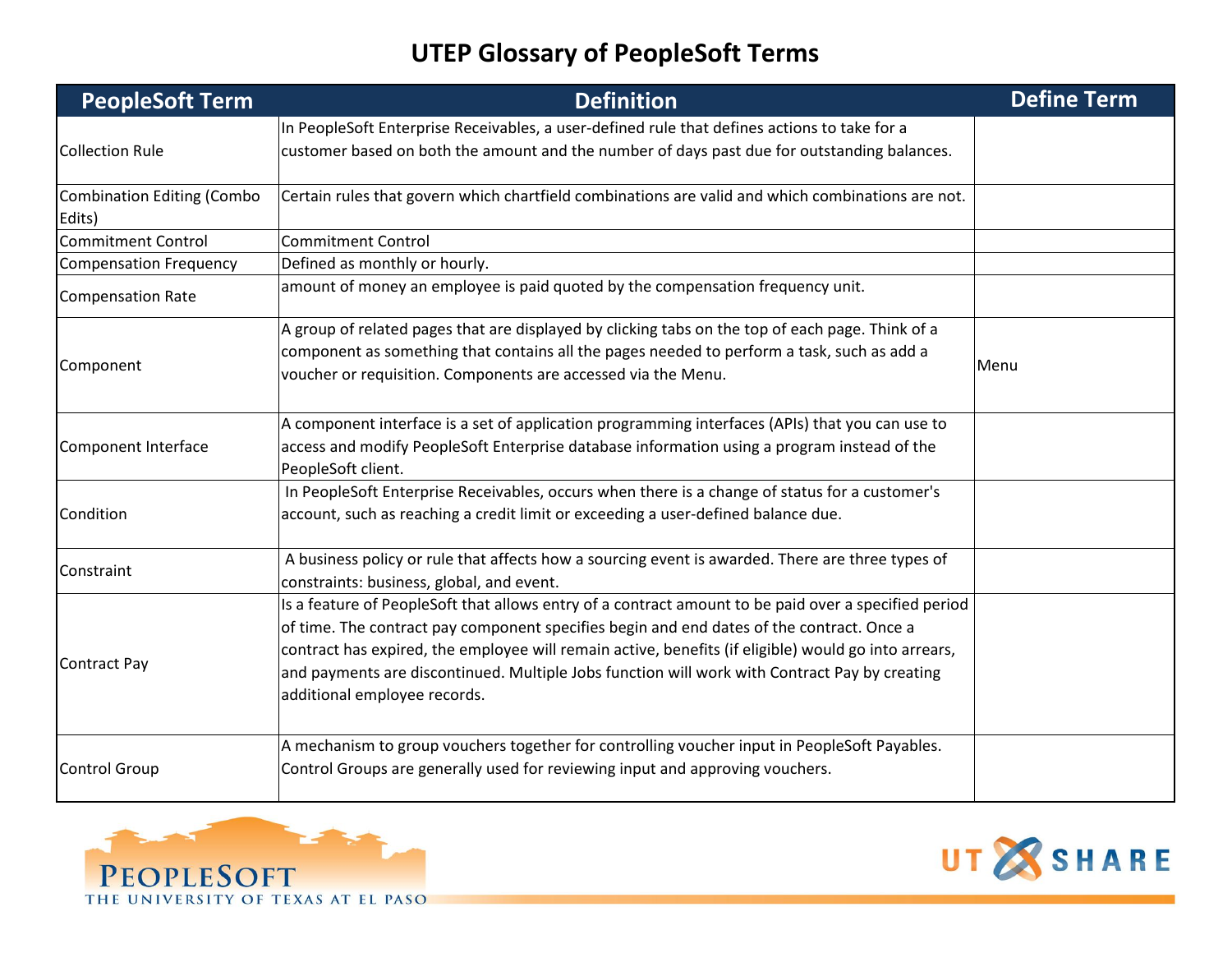| <b>PeopleSoft Term</b>         | <b>Definition</b>                                                                                                                                                                                                                                                                                                                                                                                                                                                                                                              | <b>Define Term</b> |
|--------------------------------|--------------------------------------------------------------------------------------------------------------------------------------------------------------------------------------------------------------------------------------------------------------------------------------------------------------------------------------------------------------------------------------------------------------------------------------------------------------------------------------------------------------------------------|--------------------|
| Control Hierarchy              | The relationship between business units, origins, vendors, and control groups in PeopleSoft<br>Payables that defines which processing data will be automatically entered on each voucher.                                                                                                                                                                                                                                                                                                                                      |                    |
| <b>Control Table</b>           | An important part of the HMS/FCM infrastructure, critical general data, such as companies, work<br>locations, departments, etc. are stored in database tables. That way, when users perform tasks for<br>any HCM or FMS function, they use exactly the same general information. The use of control<br>tables eliminates duplicate entries and helps to keep the data virtually error-free. Control tables<br>typically use effective dates and effective status values to reflect changes over time within the<br>university. |                    |
| Conversion                     | In a PeopleSoft implementation, conversion refers to the process of loading data from the existing<br>system to PeopleSoft. The conversion process involves identifying the data that must be brought<br>to the new system, mapping the data to PeopleSoft fields, translating old codes into PeopleSoft<br>codes, and finally loading the clean, compatible data into PeopleSoft.                                                                                                                                             |                    |
| <b>Cost Plus Contract Line</b> | A rate-based contract line associated with a fee component of Award, Fixed, Incentive, or Other.<br>Rate-based contract lines associated with a fee type of None are not considered cost-plus contract<br>lines.                                                                                                                                                                                                                                                                                                               |                    |
| <b>Cost Plus Pricing</b>       | In PeopleSoft Enterprise Pricer, a pricing method that begins with cost of goods as the basis.                                                                                                                                                                                                                                                                                                                                                                                                                                 |                    |
| <b>Cost Profile</b>            | A combination of a receipt cost method, a cost flow, and a deplete cost method. A profile is<br>associated with a cost book and determines how items in that book are valued, as well as how the<br>material movement of the item is valued for the book.                                                                                                                                                                                                                                                                      |                    |
| <b>Cost Row</b>                | $ A \cosh t$ ransaction and amount for a set of chartfields.                                                                                                                                                                                                                                                                                                                                                                                                                                                                   |                    |
| Coverage Formula               | Benefit plans can reference coverage formula tables<br>A coverage formula allows you to combine data field values such as salary with calculation actions<br>used to calculate coverage.                                                                                                                                                                                                                                                                                                                                       |                    |
| <b>Coverage Option</b>         | Within Benefit Plans there may be one or more coverage options.                                                                                                                                                                                                                                                                                                                                                                                                                                                                |                    |



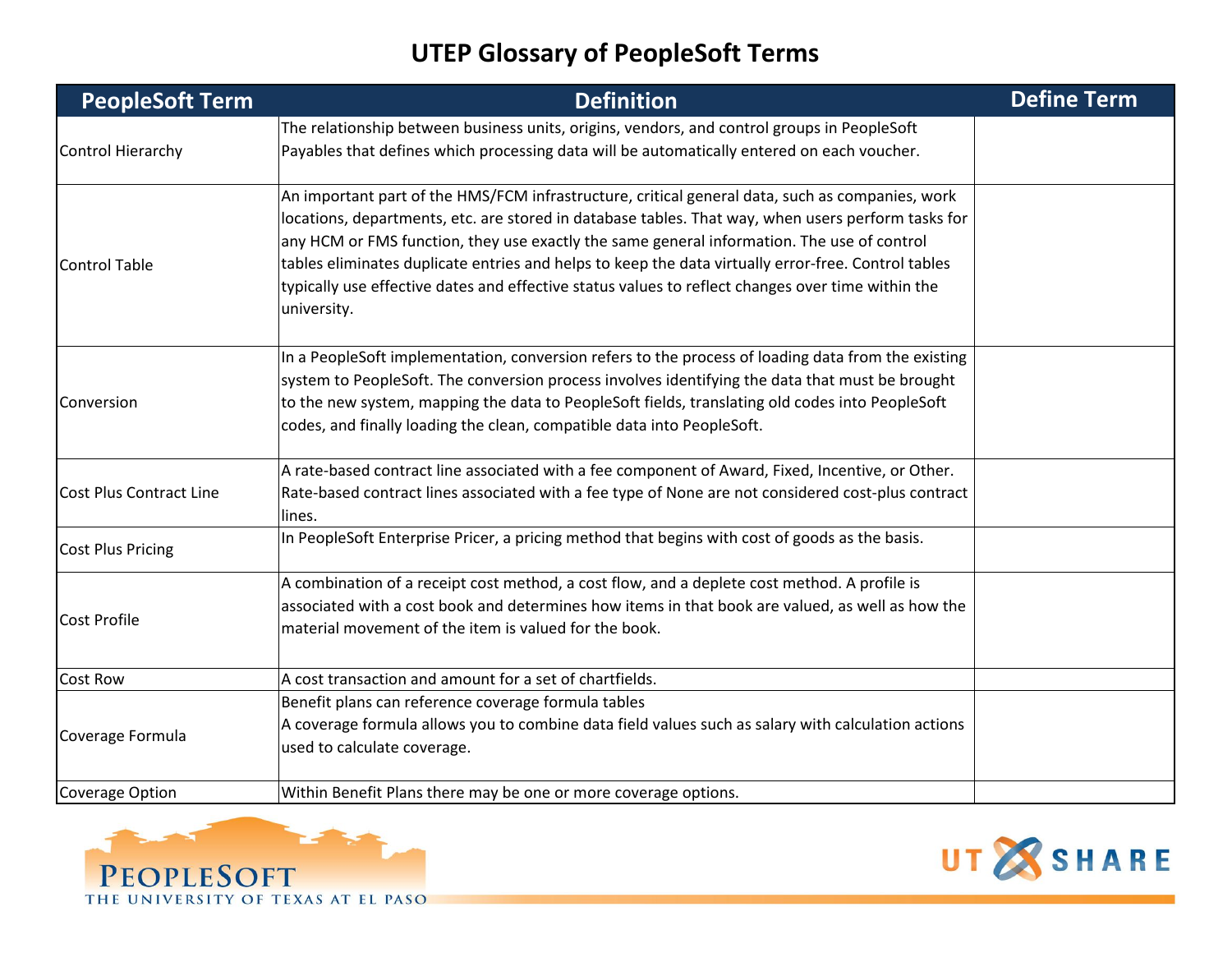| <b>PeopleSoft Term</b>                    | <b>Definition</b>                                                                                                                                                                                                                                            | <b>Define Term</b> |
|-------------------------------------------|--------------------------------------------------------------------------------------------------------------------------------------------------------------------------------------------------------------------------------------------------------------|--------------------|
| <b>Criminal Background Check</b><br>(CBC) | Background checks are often requested by employers on job candidates for employment<br>screening, especially on candidates seeking a position that requires high security or a position of<br>ltrust.                                                        |                    |
| Crosswalk                                 | The translation of a legacy value to a PeopleSoft value. A crosswalk table will be developed to<br>identify all the legacy chartfield values and their new PeopleSoft chartfields.                                                                           |                    |
| <b>Custom Report</b>                      | Reports within PeopleSoft that were developed by Shared Services or local programmers. These<br>reports can be changed and enhanced with additional programming effort.                                                                                      |                    |
| Customer                                  | For contracts and grants, specifies a sponsoring agency.                                                                                                                                                                                                     | Sponsor            |
| Cut-Over                                  | The step-by-step process of handing over existing financial systems procedures to the new<br>PeopleSoft system. The cutover steps will be clearly defined so users know when to stop using<br>each old procedure and start using the PeopleSoft replacement. |                    |
| Database                                  | A collection of similar information stored in a single place. PeopleSoft is built on a relational<br>database, meaning that data is stored in many tables that relate to each other through common<br>fields.                                                |                    |
| <b>Declaration Point</b>                  | A - At Accounting Date<br>D - At Delivery Time<br>I - At Invoice Time<br>P - At Payment Time                                                                                                                                                                 |                    |
| <b>Delivered Report</b>                   | Standard reports that were received as part of the PeopleSoft package.                                                                                                                                                                                       |                    |
| Deny                                      | In the Travel and Expense module, an expense report can be denied by the approver. The expense<br>report cannot be edited or resubmitted if the status is "denied"-it is effectively dead.                                                                   |                    |
| Department                                | The Department ChartField represents the detailed breakdown of campus organization structures.<br>Combined with other ChartField values, they form the basis for department budgets that track<br>expenditures and revenues.                                 | Department or Unit |
| Deposit Balance                           | I - Balanced<br>O - Not Balanced                                                                                                                                                                                                                             |                    |



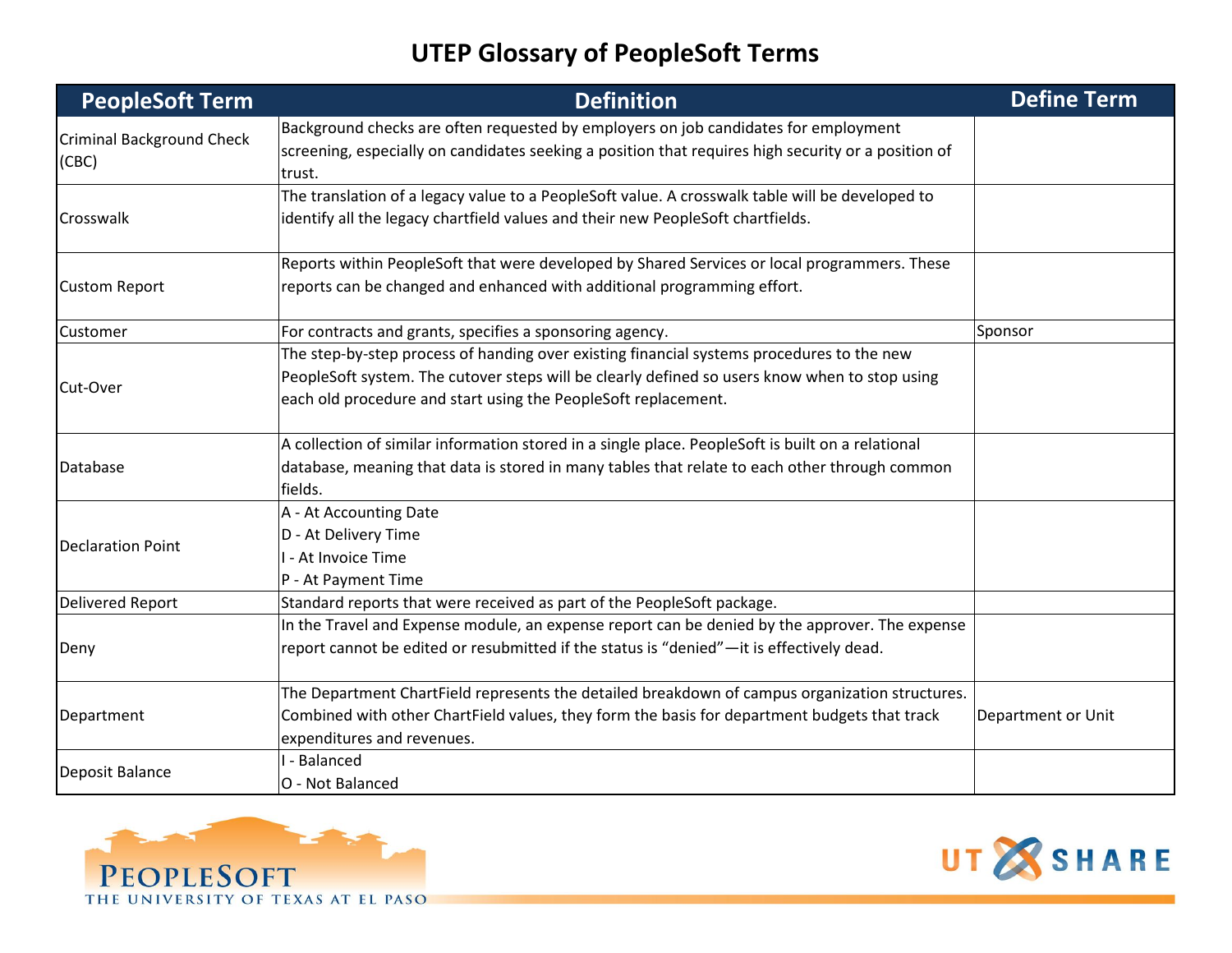| <b>PeopleSoft Term</b> | <b>Definition</b>                                                                                      | <b>Define Term</b>        |
|------------------------|--------------------------------------------------------------------------------------------------------|---------------------------|
| <b>Detail Tree</b>     | A tree that employs ranges of detail values (such as accounts) under each node; you must specify       |                           |
|                        | the detail values.                                                                                     |                           |
| DETAIL_KK Ledger       | The ledger that stores information for all expense transactions at the detail account level for fiscal |                           |
|                        | year 2008 and forward.                                                                                 |                           |
| Dispatch               | The act of sending purchase orders to vendors via phone, fax, or hard copy.                            |                           |
|                        | How an asset left our inventory:                                                                       |                           |
|                        | A - Abandonment                                                                                        |                           |
|                        | C - Cannibalize for Other Assets                                                                       |                           |
|                        | D - Disappeared Assets                                                                                 |                           |
|                        | E - Expensed                                                                                           |                           |
|                        | F - Disposal Due to Theft                                                                              |                           |
|                        | I - Returned to Inventory                                                                              |                           |
| <b>Disposal Code</b>   | L - Like Kind Exchange                                                                                 | <b>Disposal Code</b>      |
|                        | M - Missing Asset                                                                                      |                           |
|                        | N - Donated to External Group                                                                          |                           |
|                        | R - Scrapped Assets                                                                                    |                           |
|                        | S - Retirement by Sale                                                                                 |                           |
|                        | T - Traded In for another Asset                                                                        |                           |
|                        | V - Auto-Retire Fully Depr Assets                                                                      |                           |
|                        | Y - Casualty Loss                                                                                      |                           |
|                        | An entity in the system, such as a voucher or purchase order. Documents are both paperless             | Electronic Document or e- |
| Document               | entities held within the system or hard (paper) copies.                                                | Doc                       |
|                        | A tree that takes its detail values (Dynamic Details) directly from a table in the database, rather    |                           |
| <b>Dynamic Tree</b>    | than from a range of values.                                                                           |                           |
|                        | A table on the database that has its own record definition, such as the Department table. As fields    |                           |
| <b>Edit Table</b>      | are entered into a PeopleSoft application, they can be validated against an edit table to ensure       | <b>Tables</b>             |
|                        | data integrity throughout the system. Typically these are used for Configuration (see                  |                           |
|                        | Configuration)                                                                                         |                           |



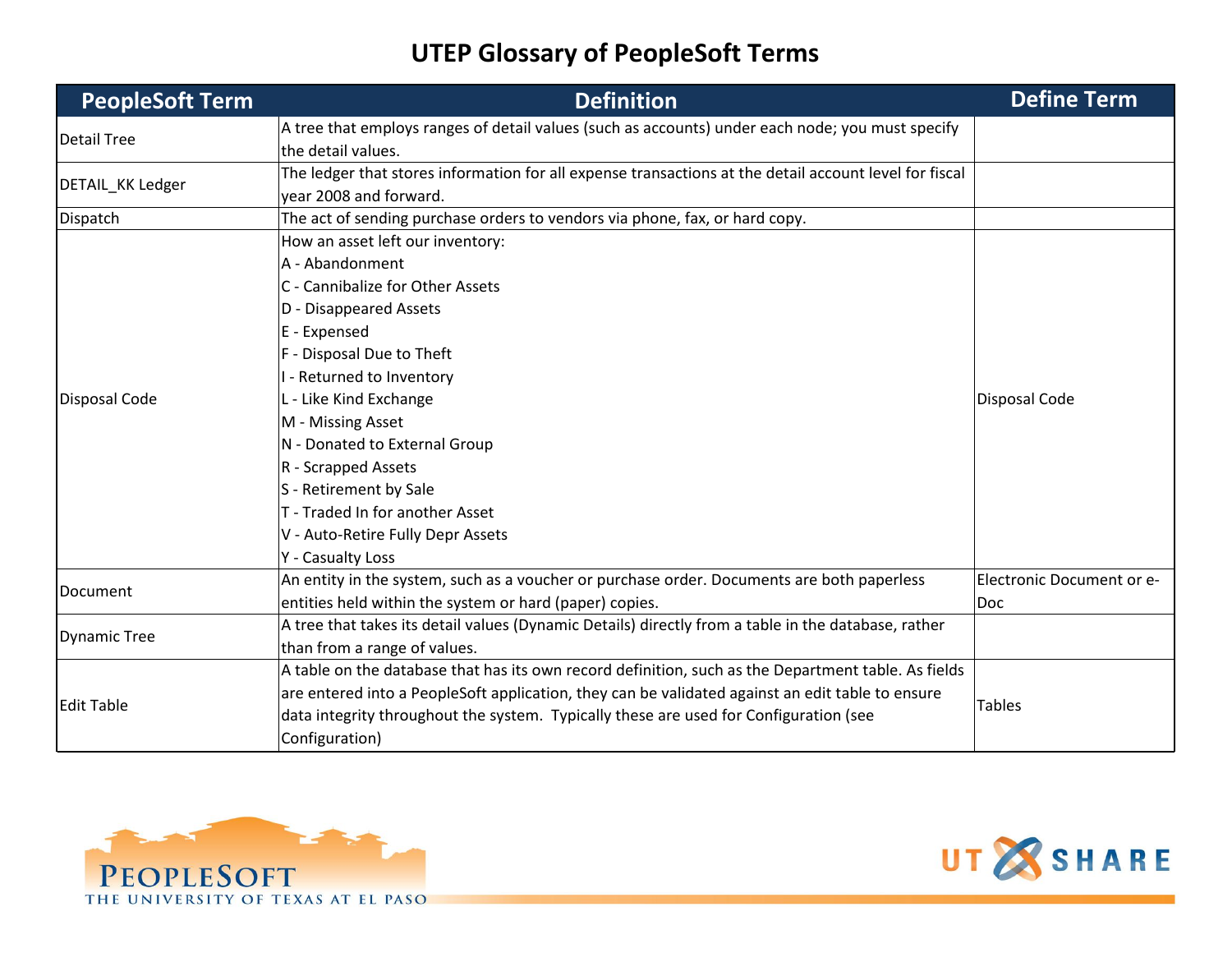| <b>PeopleSoft Term</b>      | <b>Definition</b>                                                                                                                                                                                                                                                                           | <b>Define Term</b>                                                |
|-----------------------------|---------------------------------------------------------------------------------------------------------------------------------------------------------------------------------------------------------------------------------------------------------------------------------------------|-------------------------------------------------------------------|
| <b>Effective Date</b>       | The date on which a task takes effect. Users can predate information to add historical data to the<br>system, or postdate information in order to enter it before it actually goes into effect. The<br>Effective Date usually defaults to the system's current date.                        | <b>Effective Date in Fiscal</b><br>FIRST-EMPLOYMENT-CYMD<br>in HR |
| <b>Effort Reporting</b>     | In reporting on grants, effort refers to the percentage of time spent by each employee on a<br>particular grant.                                                                                                                                                                            |                                                                   |
| <b>Eligibility Group</b>    | List of valid entitlements and takes.                                                                                                                                                                                                                                                       |                                                                   |
| <b>Eligibility Rule</b>     | Set of benefits criteria linked to a coverage option within a specific plan that determines if an<br>employee is eligible to participate in that plan or option.                                                                                                                            |                                                                   |
| EmplID                      | Central ID for employees in the system. We will call it Constituent ID. It is generated by the<br>system and will be an 11 digit number. No user is expected to ever have to know their EmplID to<br>obtain services.                                                                       | <b>UIN</b>                                                        |
| Employee Self-Service (ESS) | In PeopleSoft Financials, the place where you can create (modify, delete, view and print) cash<br>advance requests, travel authorizations and expense reports. (The place in PeopleSoft HR with the<br>similar name is called simply "Self-Service." See the entry later in this glossary.) |                                                                   |
| <b>Entry Event</b>          | In PeopleSoft Enterprise General Ledger, Receivables, Payables, Purchasing, and Billing, a business<br>process that generates multiple debits and credits resulting from single transactions to produce<br>standard, supplemental accounting entries.                                       |                                                                   |
| <b>Entry Reason</b>         | <b>CAPPJ-Capital Project</b>                                                                                                                                                                                                                                                                |                                                                   |
| <b>Event Maintenance</b>    | This is the term that refers to the daily processing of employment events and qualifying life<br>events.                                                                                                                                                                                    |                                                                   |
| <b>Event Rule</b>           | Rules that link an event to a benefit plan type. Event rules tell the system what to do when a<br>specific event happens. Coverage Begin Date and Deduction Begin Dates are determined by the<br>Event Rule.                                                                                |                                                                   |



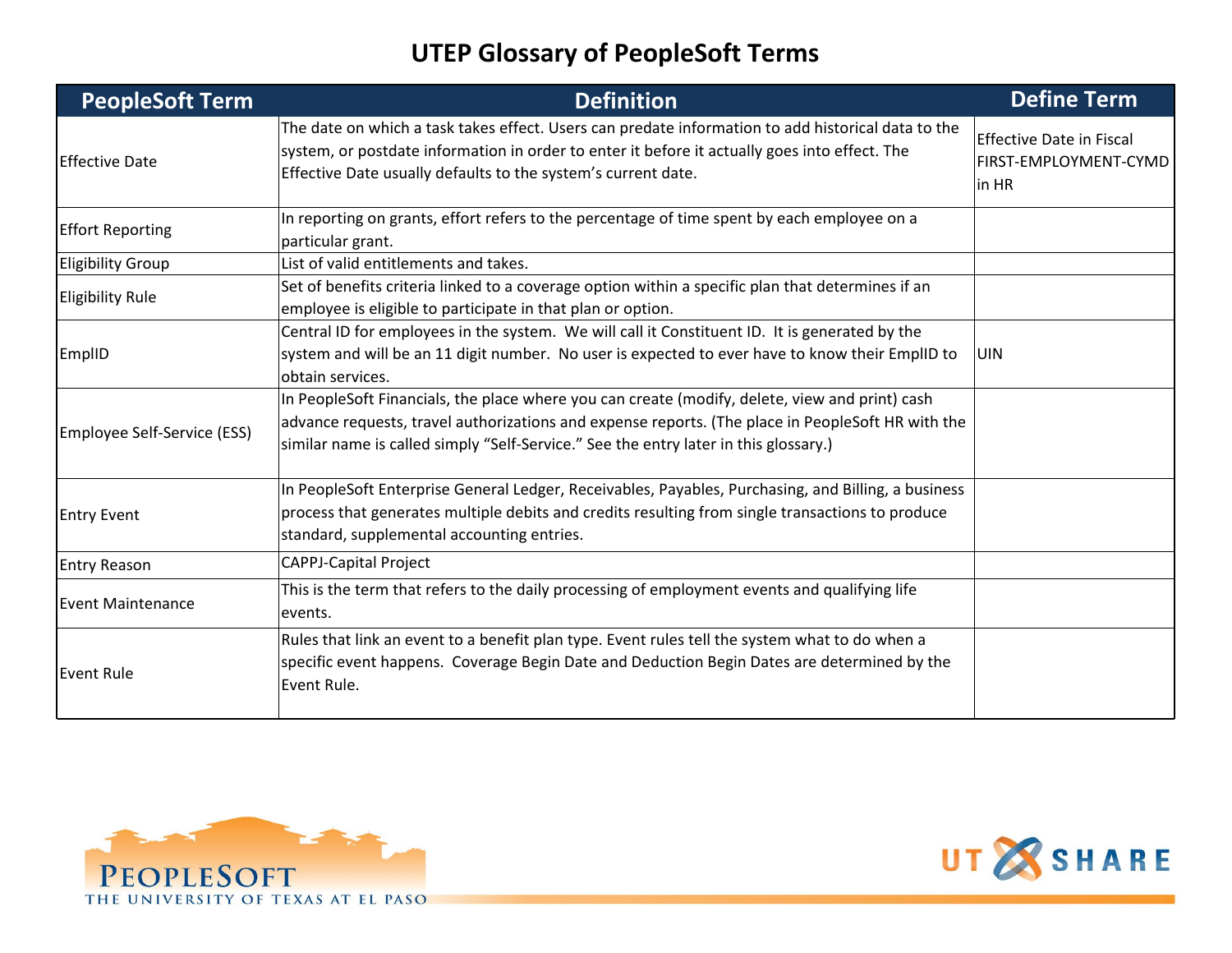| <b>PeopleSoft Term</b>       | <b>Definition</b>                                                                                                                                                                                                                                                                                                                                                                                                                                                   | <b>Define Term</b> |
|------------------------------|---------------------------------------------------------------------------------------------------------------------------------------------------------------------------------------------------------------------------------------------------------------------------------------------------------------------------------------------------------------------------------------------------------------------------------------------------------------------|--------------------|
| <b>Exception Time</b>        | Exception time refers to any time other than your regular scheduled work day, (e.g., vacation, sick<br>and personal time). It also refers to overtime and compensatory time earned. (Not every<br>employee is eligible for all forms of exception time.)                                                                                                                                                                                                            |                    |
| <b>Exempt Employee</b>       | In keeping with federal guidelines, exempt employees are a classification of employee who<br>(among other things) are ineligible to earn overtime pay or compensatory time.                                                                                                                                                                                                                                                                                         |                    |
| <b>Expense Report</b>        | A record of business-related expenses submitted for reimbursement through the PeopleSoft<br>Travel and Expense module.                                                                                                                                                                                                                                                                                                                                              |                    |
| Field                        | The smallest entity for containing data. Many fields are contained in a record. The journal header<br>record contains such fields as journal date, journal ID, description and reference.                                                                                                                                                                                                                                                                           |                    |
| <b>Financial Sanctions</b>   | For U.S. based companies and their foreign subsidiaries, a federal regulation from the Office of<br>Foreign Assets Control (OFAC) requires that vendors be validated against a Specially Designated<br>Nationals (SDN) list prior to payment.<br>For PeopleSoft Payables, eSettlements, Cash Management, and Order to Cash, you can validate<br>your vendors against any financial sanctions list (for example, the SDN list, a European Union list,<br>and so on). |                    |
| Frequency                    | Frequencies are used in HRMS to define the period of time in which people are paid, deductions<br>are taken from paychecks, and in which payroll processing occurs, to list a few examples. Each<br>frequency ID has an associated annualization factor, which represents the number of times the<br>period occurs in a year.                                                                                                                                       |                    |
| <b>General Ledger Module</b> | The module that provides for recording of financial transactions. The basic building block of the<br>General Ledger is the chart of accounts, the data the system needs to capture on all transactions.                                                                                                                                                                                                                                                             |                    |
| <b>GL Account</b>            | The ChartField used to classify the nature of the balance sheet, revenue, expenditure, transfer, or<br>budget financial transaction. Also referred to as an account.                                                                                                                                                                                                                                                                                                | <b>Object Code</b> |
| Group ID                     | Sequentially numbered by business unit                                                                                                                                                                                                                                                                                                                                                                                                                              | <b>Batch ID</b>    |



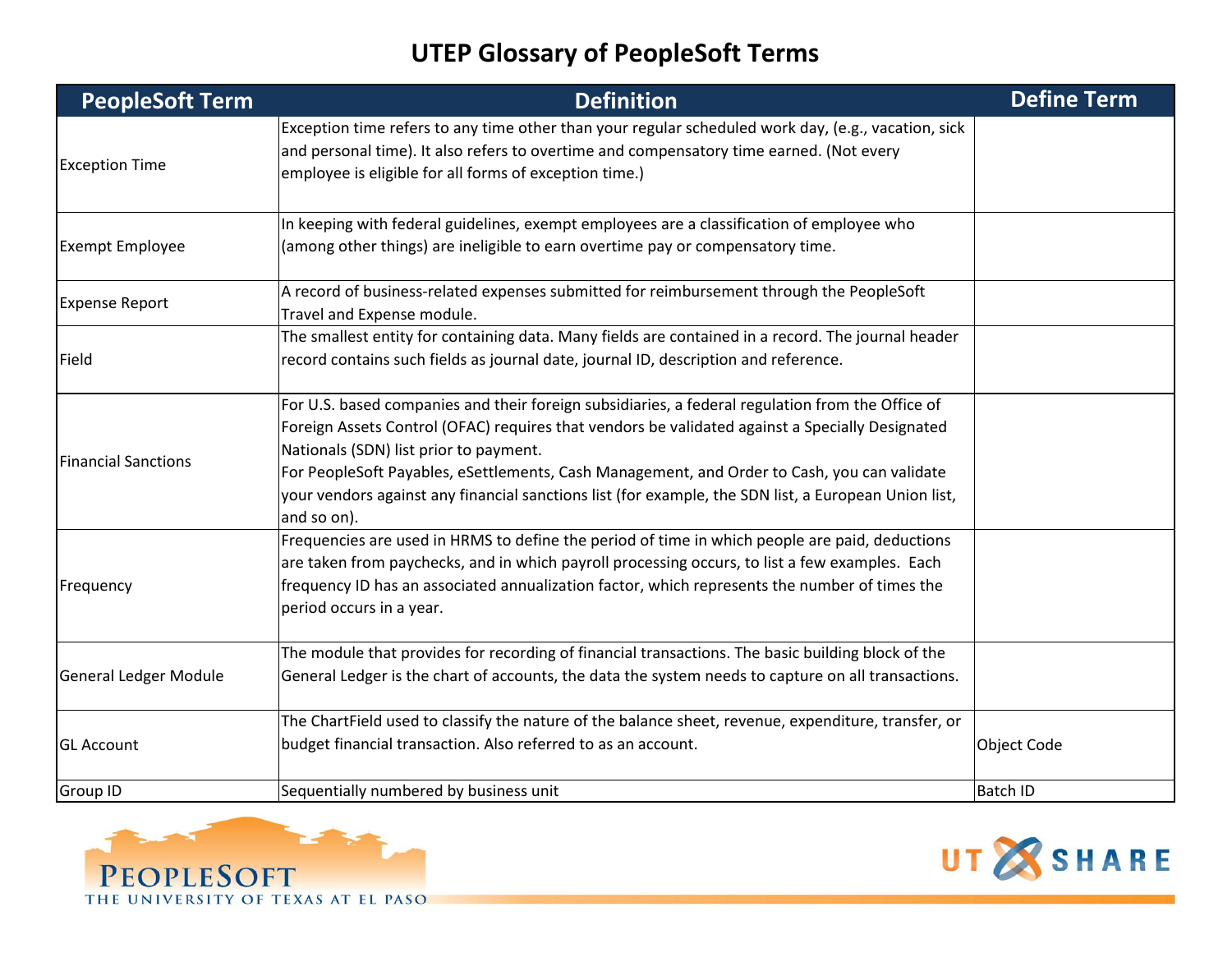| <b>PeopleSoft Term</b> | <b>Definition</b>                                                                                    | <b>Define Term</b>      |
|------------------------|------------------------------------------------------------------------------------------------------|-------------------------|
|                        | Equivalent to Business Unit.                                                                         |                         |
|                        | Cross walk/derive using input component code                                                         |                         |
|                        | 1 - UTASP - UT Arlington - Sponsored projects                                                        |                         |
|                        | 2 - UTESP - UT El Paso - Sponsored projects                                                          |                         |
| <b>Group Unit</b>      | 3 - UTSSP - UT San Antonia - Sponsored projects                                                      | Component               |
|                        | 6 - UTTSP - UT Tyler - Sponsored projects                                                            |                         |
|                        | 7 - UTPSP - UT Permian Basin - Sponsored projects                                                    |                         |
|                        | 8 - UTBSP - UT Brownsville - Sponsored projects                                                      |                         |
|                        | Refers to the status of a report instance in the process monitor. It means that the report has been  |                         |
|                        | successfully started, but is not yet complete. (It may also refer to the status of an expense report |                         |
| In Process             | requiring approval by multiple departments—where one or more departments have approved the           |                         |
|                        | report and one or more have not yet approved it.)                                                    |                         |
|                        |                                                                                                      |                         |
|                        | A PeopleSoft capability that enables you to view information that resides in the system. An inquiry  |                         |
| Inquiry                | is the capability to check the status of documents such as requisitions, vouchers, and purchase      |                         |
|                        | orders.                                                                                              |                         |
|                        | A relationship between two compatible integration points that enables communication to take          |                         |
| Integration            | place between systems. Integrations enable PeopleSoft Enterprise applications to work seamlessly     |                         |
|                        | with other PeopleSoft Enterprise applications or with third-party systems or software.               |                         |
|                        | A method by which data is electronically transmitted from one computer system to another.            |                         |
| Interface              | Interfaces link non-PeopleSoft applications to PeopleSoft applications and vice-versa.               |                         |
| Invoice                | In PeopleSoft terminology, an invoice is the document a vendor submits to request payment for        |                         |
|                        | goods or services delivered. The invoice is paid in PeopleSoft through a voucher.                    |                         |
|                        |                                                                                                      |                         |
| Invoice Date           | Manually entered date from the Invoice for goods or services.                                        | <b>Invoice Date</b>     |
| Item                   | A code used to represent an inventory item.                                                          | <b>Inventory Number</b> |



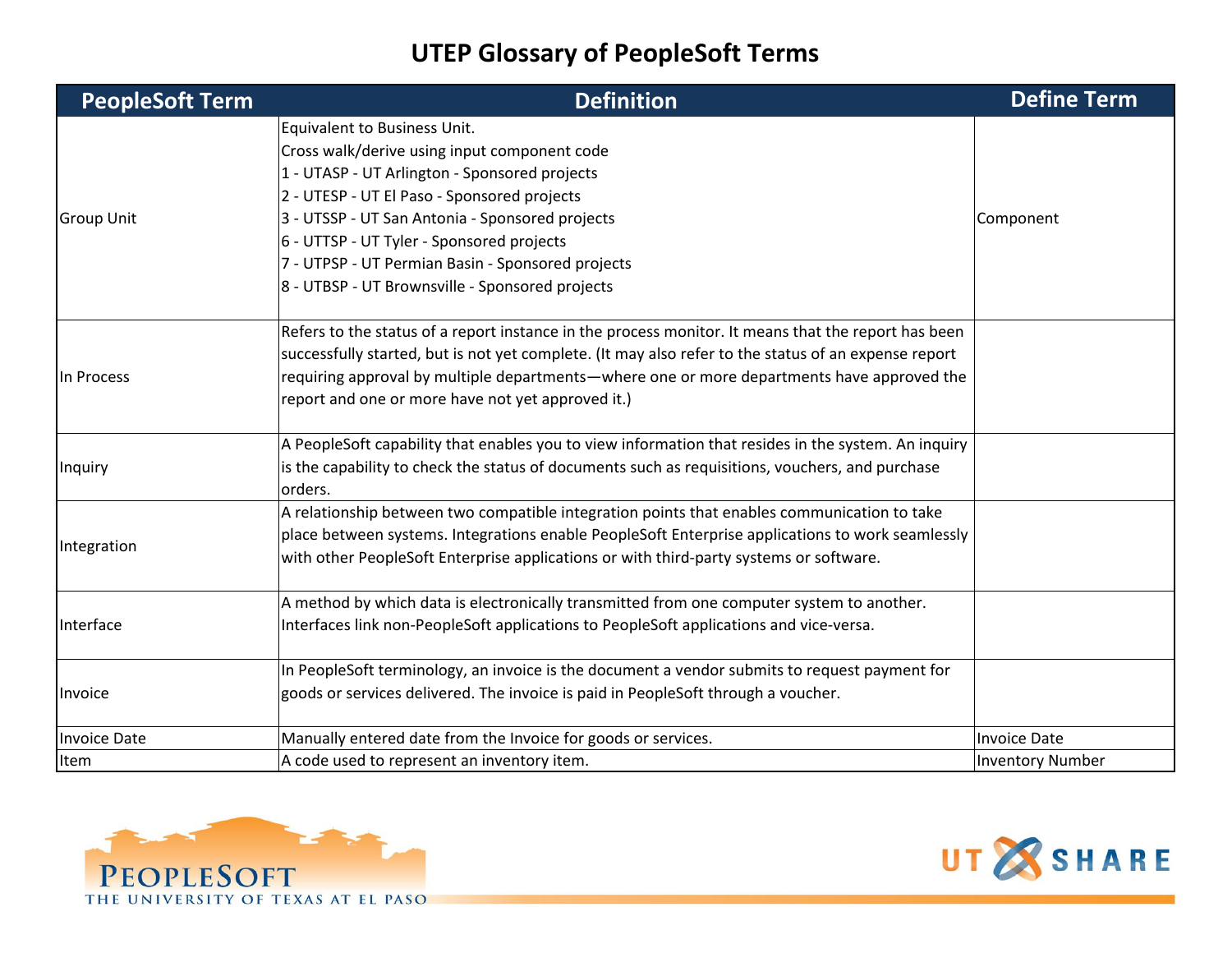| <b>PeopleSoft Term</b>      | <b>Definition</b>                                                                                                                                                                                                                                                                                                                        | <b>Define Term</b> |
|-----------------------------|------------------------------------------------------------------------------------------------------------------------------------------------------------------------------------------------------------------------------------------------------------------------------------------------------------------------------------------|--------------------|
| Job                         | Association of a person with a position, assignment of appropriate actions and compensation<br>information.                                                                                                                                                                                                                              |                    |
| Job Code                    | Job classification information and classification groupings that form the base default position data.<br>Job code information includes regulatory reporting data as well.                                                                                                                                                                |                    |
| Journal                     | A batch of accounting entries entered online or input from a feeder system (payables, receivables,<br>asset management, and so on) to the General Ledger. Consists of multiple journal lines and one<br>Journal Header, identified by the Journal ID. Information about the journal as a whole is stored in<br>the Journal Header table. |                    |
| Journal Date                | Date that information was entered into the system. In the GL Online Journal it defaults to current<br>date but can be overwritten. In the subsystem journals it will be based on the Journal Generator<br>Template.                                                                                                                      |                    |
| Journal Generate Date Range | Determines transaction dates from the submodule that are picked up by the Journal Generator.                                                                                                                                                                                                                                             |                    |
| Journal Line                | A record storing one line of a double-sided, balanced entry for a given journal. The sum of the<br>monetary amounts for the journal lines in one journal totals zero (debits = credits).                                                                                                                                                 | Line Item          |
| <b>Key Field</b>            | A field that by itself, or in combination with one or more other key fields, identifies a unique row<br>of data.                                                                                                                                                                                                                         |                    |
| KK                          | Abbreviation for Commitment Control, the part of PeopleSoft Financials that deals with budgets.                                                                                                                                                                                                                                          |                    |
| Ledger                      | A set of posted balances that represent a set of books for a business unit. PeopleSoft General<br>Ledger supports detail, multiple, and summary ledgers.                                                                                                                                                                                 |                    |



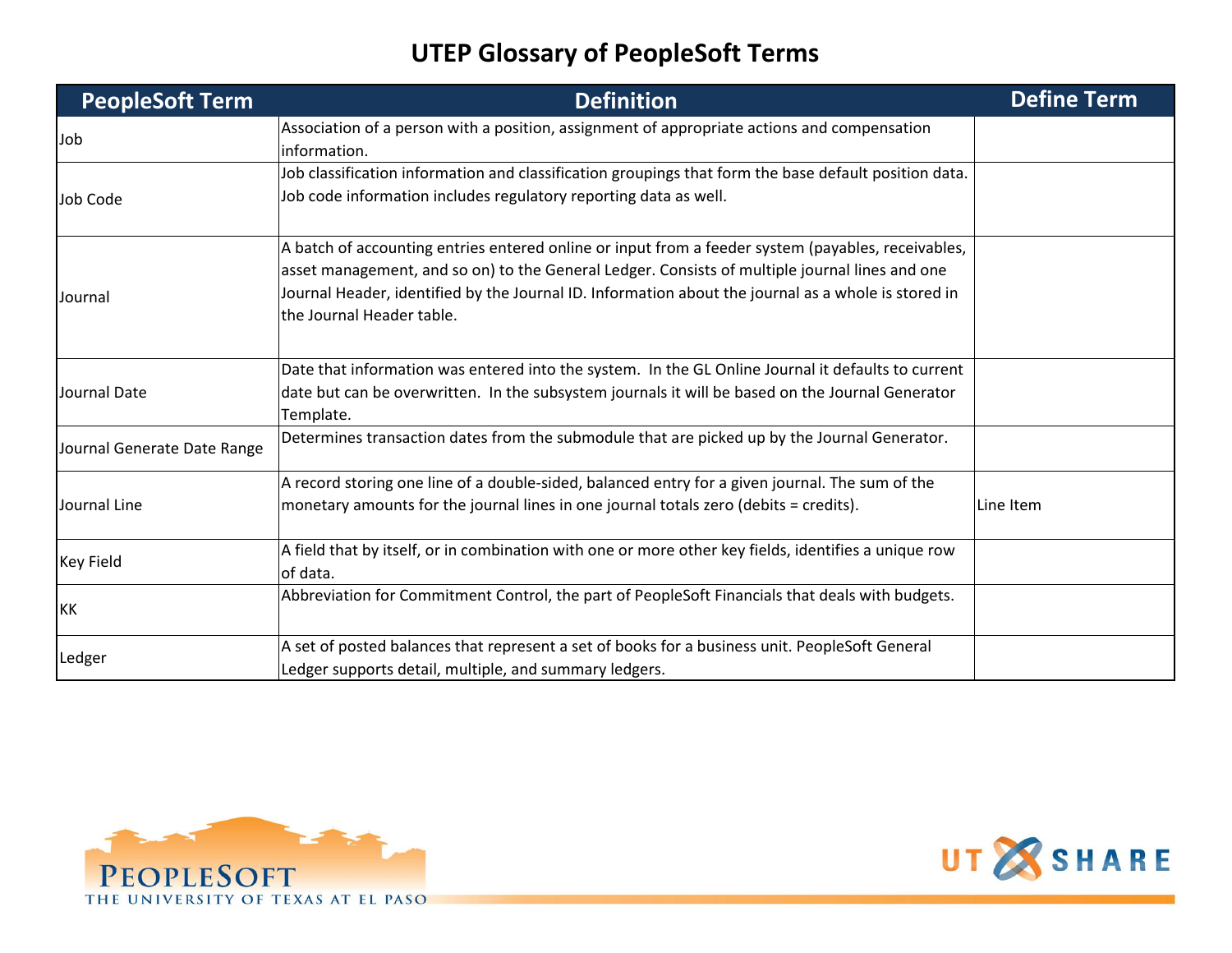| <b>PeopleSoft Term</b> | <b>Definition</b>                                                                                                                                                                                                                                                                                                                                                                                                                                                                                                                                                                                                       | <b>Define Term</b> |
|------------------------|-------------------------------------------------------------------------------------------------------------------------------------------------------------------------------------------------------------------------------------------------------------------------------------------------------------------------------------------------------------------------------------------------------------------------------------------------------------------------------------------------------------------------------------------------------------------------------------------------------------------------|--------------------|
| Ledger Group           | You use ledger mapping to relate expense data from general ledger accounts to resource objects.<br>Multiple ledger line items can be mapped to one or more resource IDs. You can also use ledger<br>mapping to map dollar amounts (referred to as rates) to business units. You can map the amounts<br>in two different ways: an actual amount that represents actual costs of the accounting period, or a<br>budgeted amount that can be used to calculate the capacity rates as well as budgeted model<br>results. In PeopleSoft Enterprise Warehouse, you can map general ledger accounts to the EW<br>Ledger table. |                    |
| Ledger Mapping         | You use ledger mapping to relate expense data from general ledger accounts to resource objects.<br>Multiple ledger line items can be mapped to one or more resource IDs. You can also use ledger<br>mapping to map dollar amounts (referred to as rates) to business units. You can map the amounts<br>in two different ways: an actual amount that represents actual costs of the accounting period, or a<br>budgeted amount that can be used to calculate the capacity rates as well as budgeted model<br>results. In PeopleSoft Enterprise Warehouse, you can map general ledger accounts to the EW<br>Ledger table. |                    |
| Level                  | A section of a tree that organizes groups of nodes.                                                                                                                                                                                                                                                                                                                                                                                                                                                                                                                                                                     |                    |
| Lifespan               | PeopleSoft functionality that allows you to see the lifecycle of a requisition (e.g., when a PO was<br>created, when it was invoiced, when payments were made, etc.).                                                                                                                                                                                                                                                                                                                                                                                                                                                   |                    |
| Location               | Locations enable you to indicate the different types of addresses—for a company, for example,<br>one address to receive bills, another for shipping, a third for postal deliveries, and a separate<br>street address. Each address has a different location number. The primary location—indicated by a<br>1-is the address you use most often and may be different from the main address.                                                                                                                                                                                                                              |                    |
| Location               | Building Floor and Room where an asset exists.                                                                                                                                                                                                                                                                                                                                                                                                                                                                                                                                                                          |                    |
| Mail Drop ID           | Code used by on campus mail delivery.                                                                                                                                                                                                                                                                                                                                                                                                                                                                                                                                                                                   | Mail Code          |



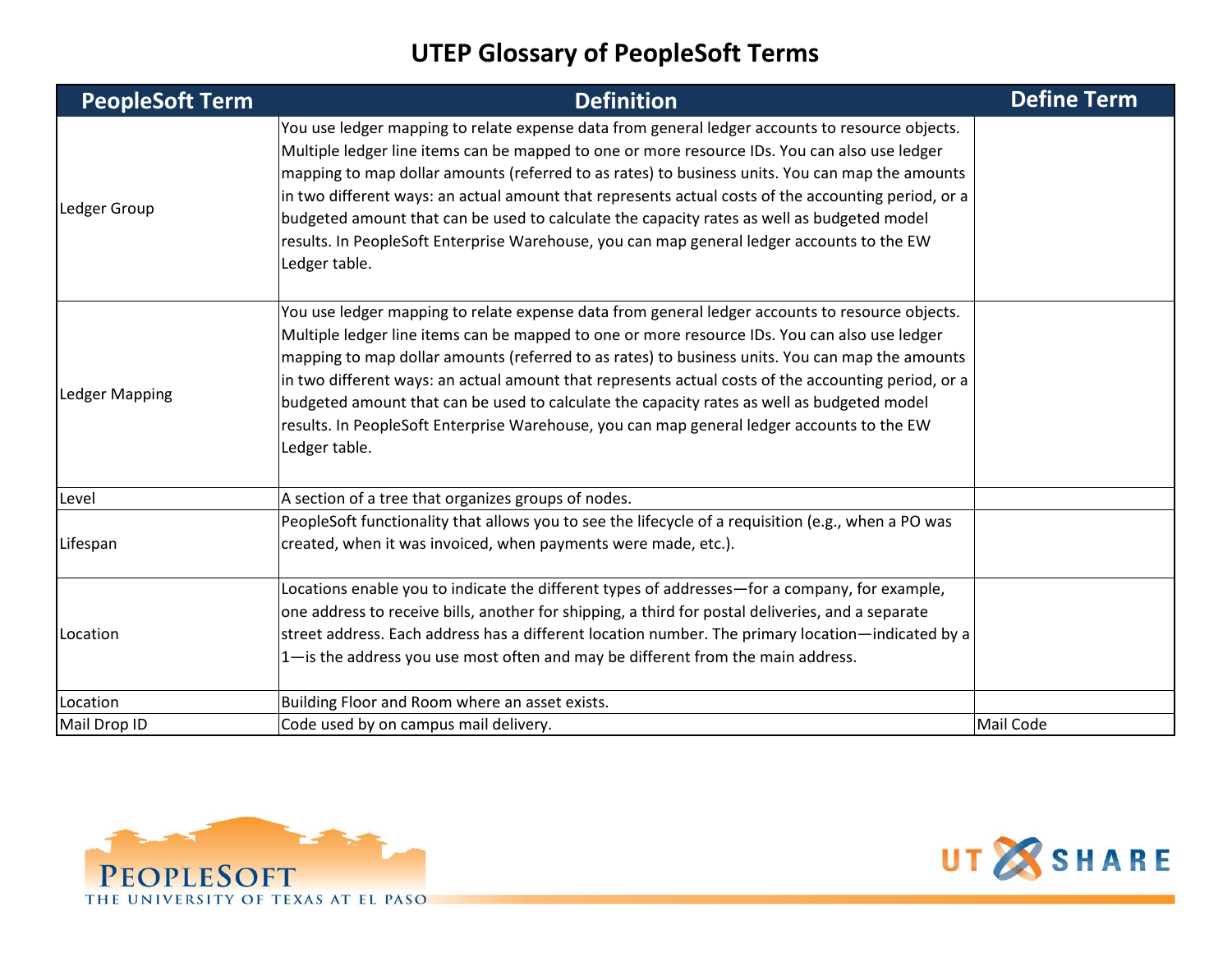| <b>PeopleSoft Term</b> | <b>Definition</b>                                                                                                                                                                                                                                                                                                                                  | <b>Define Term</b> |
|------------------------|----------------------------------------------------------------------------------------------------------------------------------------------------------------------------------------------------------------------------------------------------------------------------------------------------------------------------------------------------|--------------------|
| Manager Self-Service   | In PeopleSoft Human Resources, refers to the set of processes that allow managers to look up,<br>make changes to and approve an employee's time entered. In PeopleSoft Financials, it refers to<br>the pages where managers would go to approve travel and expense reports and view requisitions<br>(also accessible through the "worklist" link). |                    |
| Matching               | The process of applying system match control rules against vouchers, purchase orders, and<br>receiver documents, ensuring that an invoice being entered reflects the amount ordered and<br>received before it is approved for payment.                                                                                                             |                    |
| Matching - four way    | The system process of matching vouchers, purchase orders and inspection documents.                                                                                                                                                                                                                                                                 |                    |
| Matching - three way   | The system process of matching vouchers, purchase orders, and receipts.                                                                                                                                                                                                                                                                            |                    |
| Matching - two way     | The system process of matching vouchers and purchase orders.                                                                                                                                                                                                                                                                                       |                    |
| Modifications          | Changes to the delivered, "vanilla" version of the PeopleSoft software. Each time a modification is<br>made, the complexity, time and cost of upgrading the software is magnified.                                                                                                                                                                 |                    |
| <b>Modules</b>         | Groupings of software programs that collectively support a specific business function. The initial<br>PeopleSoft Financials system contains four modules: General Ledger, Accounts Payable, Asset<br>Management and Purchasing.                                                                                                                    |                    |
| Node                   | An individual item on a tree. Nodes summarize detail values or other nodes, and may or may not<br>roll up into other nodes or levels.                                                                                                                                                                                                              |                    |
| Node-oriented Tree     | A tree that is based on a detail structure, but the detail values are not used.                                                                                                                                                                                                                                                                    |                    |
| Non-Exempt Employee    | n keeping with federal guidelines, non-exempt employees are a classification of employee who<br>(among other things) are eligible to earn overtime pay or compensatory time for any time worked<br>over their normal 37.5 or 40 hours per week.                                                                                                    |                    |
| Non-Sponsored Project  | Projects that are generally not funded by grant money. (These could be capital projects, faculty<br>startup projects, or other internal projects.)                                                                                                                                                                                                 |                    |
| nPlosion               | A PeopleSoft nVision feature that enables you to expand rows and columns in your spreadsheet to<br>underlying details, as in drilldown.                                                                                                                                                                                                            |                    |



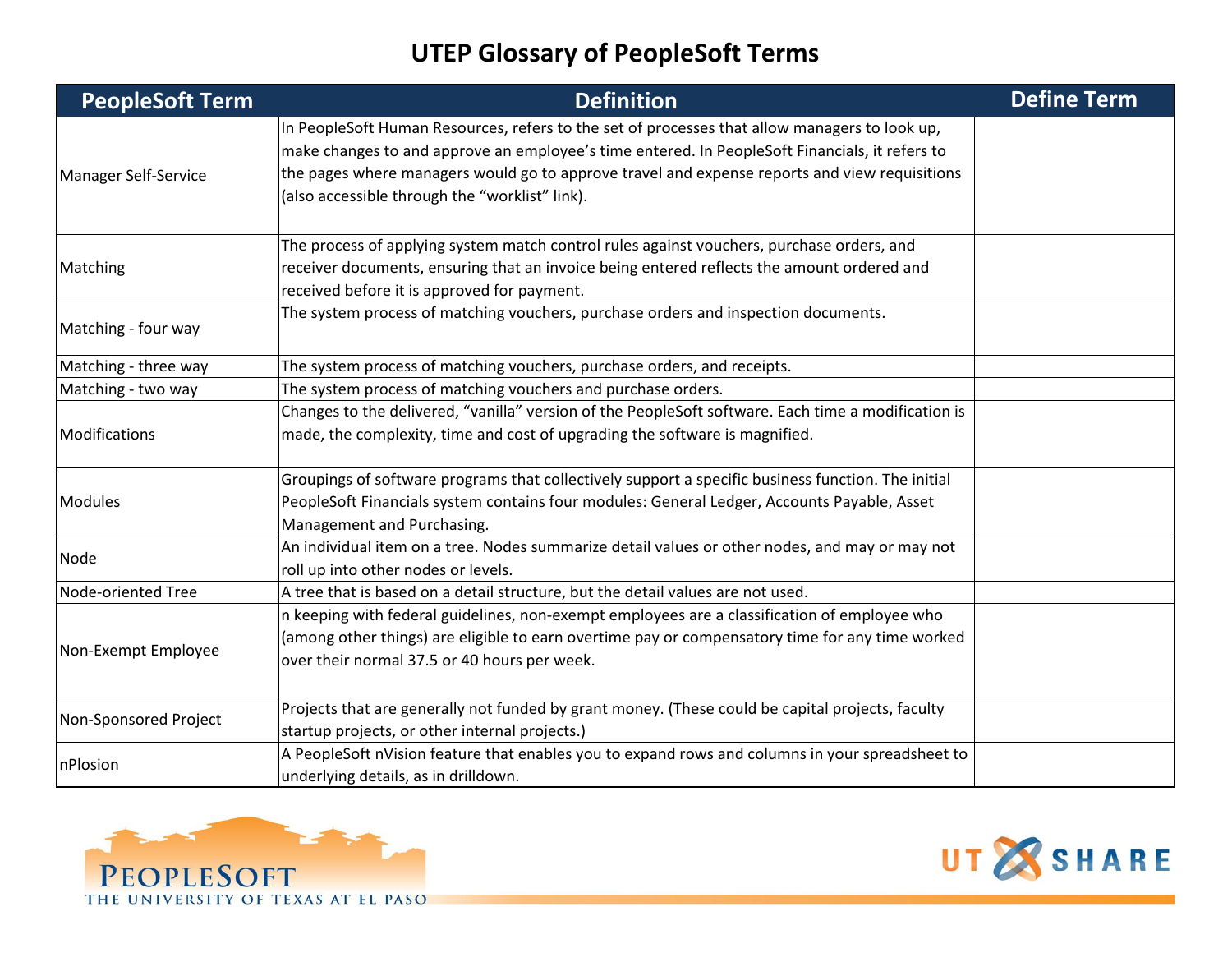| <b>PeopleSoft Term</b>                                            | <b>Definition</b>                                                                                                                                                                                                                                                                                                                                                                                                                                                                                                                                                                                                              | <b>Define Term</b>  |
|-------------------------------------------------------------------|--------------------------------------------------------------------------------------------------------------------------------------------------------------------------------------------------------------------------------------------------------------------------------------------------------------------------------------------------------------------------------------------------------------------------------------------------------------------------------------------------------------------------------------------------------------------------------------------------------------------------------|---------------------|
| nVision                                                           | A comprehensive Excel-based reporting tool used with PeopleSoft that supports interactive<br>focused reporting with a querying approach to accessing the database. nVision is especially suited<br>for analysis of general ledger data.                                                                                                                                                                                                                                                                                                                                                                                        |                     |
| <b>OBIEE (Oracle Business</b><br>Intelligence Enterprise Edition) | The comprehensive platform that delivers a full range of analytic and reporting capabilities.<br>Pronounced by Oracle: O-B-I-EE (UT Share pronounces it O-BEE)                                                                                                                                                                                                                                                                                                                                                                                                                                                                 | Cognos / Project IQ |
|                                                                   | A benefits administrator can run an individual participant through the entire Benefits<br>Administration process-from participant event scheduling to enrollment confirmation-with a single<br>page. Using on-demand event maintenance, you can:                                                                                                                                                                                                                                                                                                                                                                               |                     |
|                                                                   | • Process participant events quickly, without setting up run controls<br>• Correct processing errors as they occur<br>• Link to Benefits Administration pages to review processing information and enter option<br>elections                                                                                                                                                                                                                                                                                                                                                                                                   |                     |
| On-Demand Event<br>Maintenance                                    | For example, a new hire is typically scheduled as a participant event during a regularly scheduled<br>Event Maintenance batch process. However, what if the new employee needs to make elections<br>immediately to make a doctor's appointment and show proof of medical insurance? You can use<br>the On-Demand Event Maintenance to produce the enrollments on demand. The employee makes<br>elections that same day and the system finalizes the elections. The participant would not have to<br>wait until the next run of the Benefits Administration process for the normal event maintenance<br>schedule $-4:00$ daily. |                     |
| Open Enrollment                                                   | An event just like hire, termination or birth except that the rules for processing are different in<br>that it allows events to be held open until the administrator finalizes the entire population. There<br>can only be one open enrollment event.                                                                                                                                                                                                                                                                                                                                                                          |                     |



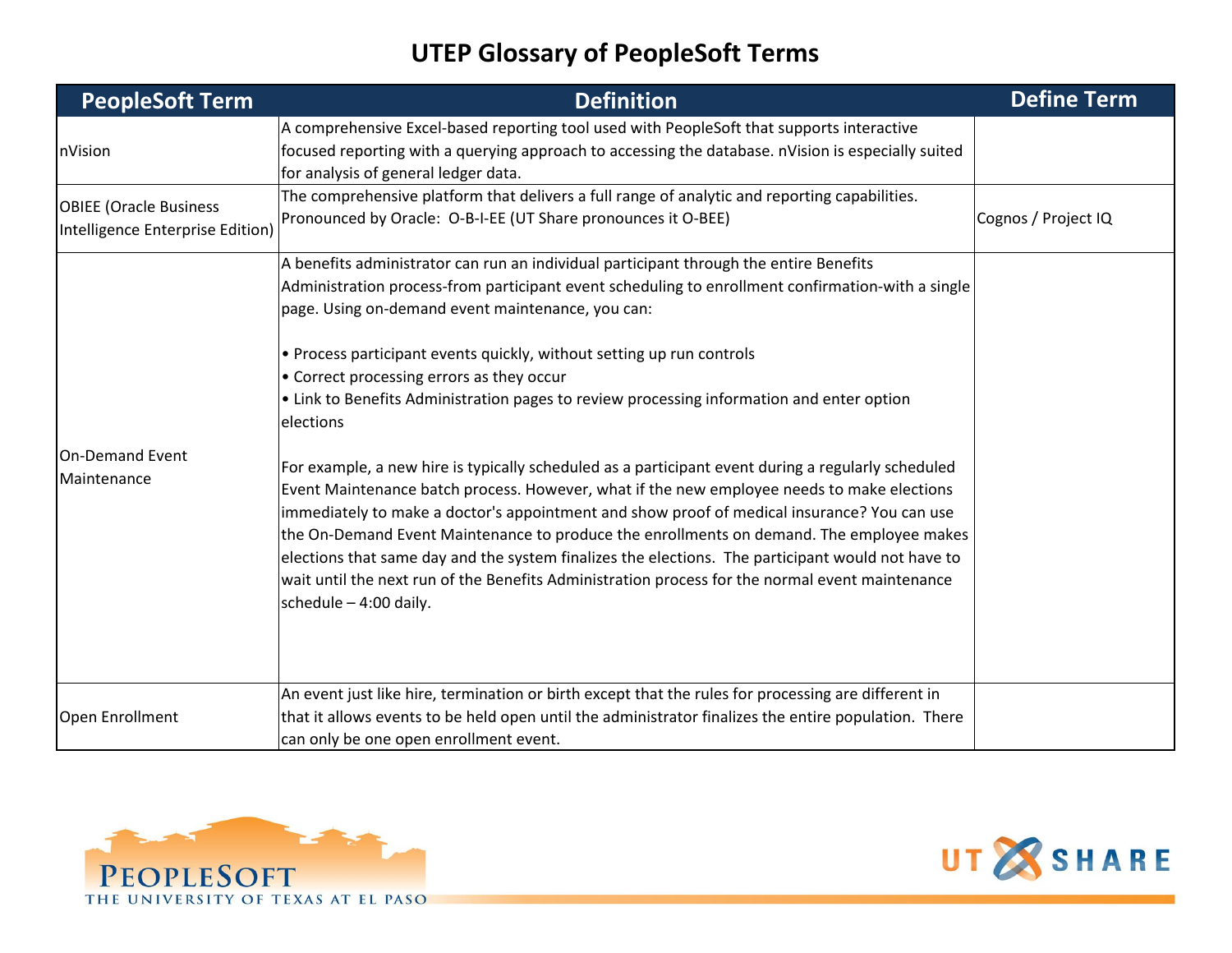| <b>PeopleSoft Term</b>   | <b>Definition</b>                                                                                                                                                                                                                                                                       | <b>Define Term</b>    |
|--------------------------|-----------------------------------------------------------------------------------------------------------------------------------------------------------------------------------------------------------------------------------------------------------------------------------------|-----------------------|
| Operator                 | When performing a search on the database, operators help define a specific range or value and<br>work in conjunction with another value you specify. These fields contain a drop-down list of<br>predefined operators such as equal to, between, more than, less than, etc.             |                       |
| Origin                   | An entry point for transactions into a PeopleSoft system. Origins can designate both online and<br>background interfaces and can be defined to have their own editing and default options. Users<br>have separate voucher and purchase order origins.                                   |                       |
| Page                     | A PeopleSoft term for a "screen" or "window" where data is entered or viewed by the end-user.<br>Pages appear in your browser (Internet Explorer) window and are opened when their links are<br>clicked.                                                                                |                       |
| Pagelet                  | Each block of content on the home page is called a pagelet. These pagelets display summary<br>information within a small rectangular area on the page. The pagelet provide users with a<br>snapshot of their most relevant PeopleSoft Enterprise and non-PeopleSoft Enterprise content. |                       |
| Pay Cycle                | In PeopleSoft Enterprise Payables, a set of rules that define the criteria by which it should select<br>scheduled payments for payment creation.                                                                                                                                        |                       |
| Pay Cycle Manager        | In PeopleSoft Payables, processing payments is handled using the Pay Cycle Manager. Most<br>processes and reports that affect processing payments can be run or accessed from the Pay Cycle<br>Manager. This lesson covers various concepts related to processing payments.             |                       |
| Pay Entity               | <b>University Campus</b>                                                                                                                                                                                                                                                                |                       |
| Payee                    | Employee                                                                                                                                                                                                                                                                                |                       |
| <b>Payment Terms</b>     | The attribute that determines due dates, discount dates and amounts, and due and discount grace<br>periods. It can be set for a vendor, then accepted or overridden for a specific voucher.                                                                                             |                       |
| Pending Item             | In PeopleSoft Enterprise Receivables, an individual receivable (such as an invoice, a credit memo,<br>or a write-off) that has been entered in or created by the system, but hasn't been posted.                                                                                        |                       |
| <b>Performance Dates</b> | Only used in Accounts Payable these are used for Calculation.                                                                                                                                                                                                                           | Goods & Services Date |



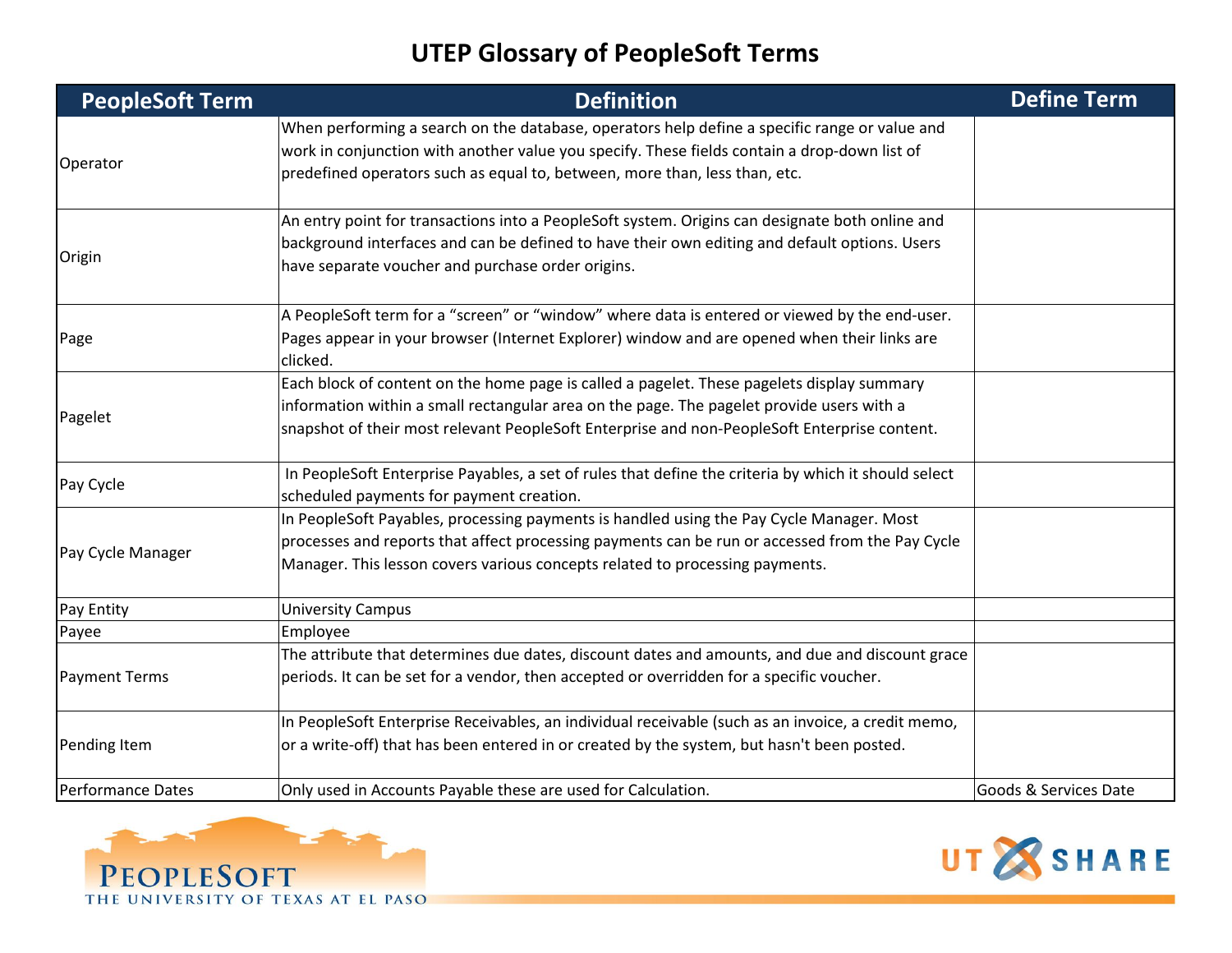| <b>PeopleSoft Term</b>   | <b>Definition</b>                                                                                    | <b>Define Term</b>       |
|--------------------------|------------------------------------------------------------------------------------------------------|--------------------------|
| Person Data              | Biographic and demographic data associated with a person.                                            |                          |
|                          | Category of benefit plans such as Medical, Dental, Life, etc.                                        |                          |
| Plan Type                | Employees may enroll in one plan within each Plan Type.                                              |                          |
|                          | Person of Interest (POI) allows the user to request a PeopleSoft ID and an active relationship for a |                          |
| POI (Person of Interest) | non-employee, non-student. A PS ID and an active relationship are needed for access to many          |                          |
|                          | campus services, including parking, email.                                                           |                          |
|                          |                                                                                                      | <b>Courtesy Position</b> |
| Pooled Position          | A non-budgeted position that could have one or many multiple incumbents.                             |                          |
|                          | The officially assigned duties and responsibilities that make up the work performed by an            |                          |
|                          | employee. Positions are linked to Job Codes that are identified by campus. There can be a many-to-   |                          |
| Position                 | one relationship between the Position and Job Code. Positions are defined at the department          |                          |
|                          | level. Most of the position attributes default into the job row.                                     |                          |
| <b>Posted Date</b>       | Not visible on a screen, but stored in the system. It is the date that the CL entry was processed.   |                          |
|                          |                                                                                                      | <b>Process Date</b>      |
|                          | The process by which accounting entries are created or updated. The entry does not become            |                          |
| Posting                  | "official" until it is posted. Vouchers and journal entries are examples of items that are posted.   |                          |
|                          | A - Do Not Post                                                                                      |                          |
|                          | B - Balance Only Now                                                                                 |                          |
|                          | D - Delete This Group Now                                                                            |                          |
|                          | E - Delete ALL Accounting Entries                                                                    |                          |
| <b>Posting Action</b>    | G - Generate GL Distribution                                                                         |                          |
|                          | I - Balance and Post Later                                                                           |                          |
|                          | L - Batch Standard                                                                                   |                          |
|                          | N - Batch Priority                                                                                   |                          |
|                          | V - View                                                                                             |                          |



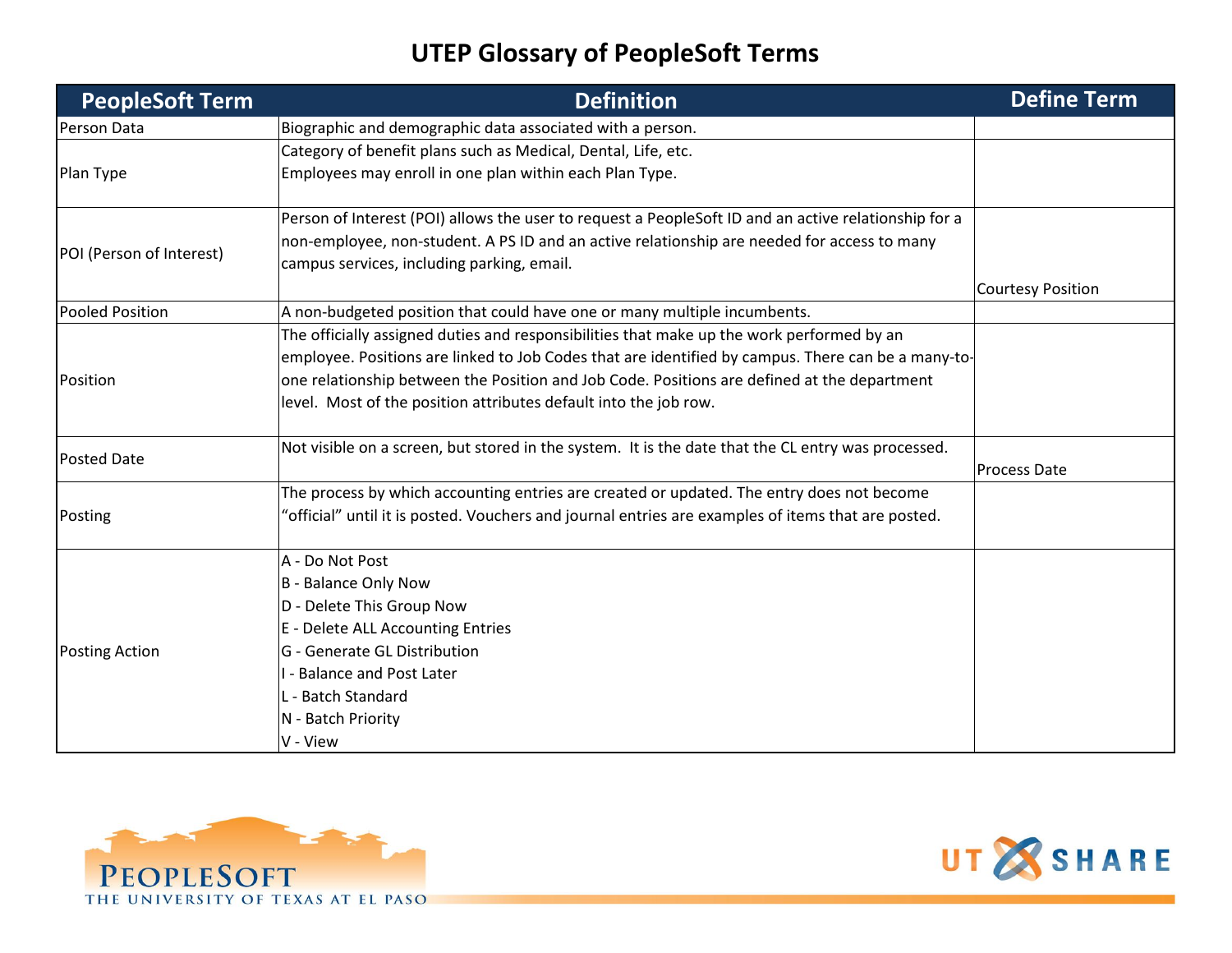| <b>PeopleSoft Term</b>            | <b>Definition</b>                                                                                                    | <b>Define Term</b>          |
|-----------------------------------|----------------------------------------------------------------------------------------------------------------------|-----------------------------|
|                                   | Status of a voucher                                                                                                  |                             |
| <b>Posting Status</b>             | $% - All$                                                                                                            | Posting Status - A, C, E, I |
|                                   | C - Complete                                                                                                         |                             |
|                                   | E - Errors                                                                                                           |                             |
|                                   | N - Not Posted                                                                                                       |                             |
| <b>Process Category</b>           | In PeopleSoft Process Scheduler, processes that are grouped for server load balancing and<br>prioritization.         |                             |
|                                   | In PeopleSoft Enterprise Financials, a group of application processes (performed in a defined                        |                             |
| <b>Process Group</b>              | order) that users can initiate in real time, directly from a transaction entry page.                                 |                             |
|                                   | A unique number that identifies each process request. This value is automatically incremented and                    |                             |
| <b>Process Instance</b>           | assigned to each requested process when the process is submitted to run.                                             |                             |
|                                   | A page that allows the user to view batch processes running on the server and their status.                          |                             |
| <b>Process Monitor</b>            | Process Monitor also provides a link to view reports, messages and output logs from a batch<br>program execution.    |                             |
|                                   | The entity that is used to schedule and kick-off tasks behind the scenes of your application. The                    |                             |
| <b>Process Scheduler</b>          | Process Scheduler can run several kinds of processes on a regular schedule or at your request.                       |                             |
| <b>Production Database</b>        | The area where all business transactions occur in a "live," real-time fashion (as opposed to a test<br>environment). |                             |
| <b>Purchasing Module</b>          | The module that provides support and automation of the business processes involved in the                            |                             |
|                                   | purchasing of raw materials, goods, or services.                                                                     |                             |
|                                   | A freeform field on the purchase order header limited to 30 characters. If a requisition was used as                 |                             |
| <b>Purchasing Order Reference</b> | $ a $ basis of the purchase order, the system would populate this field with the requisition number.                 |                             |



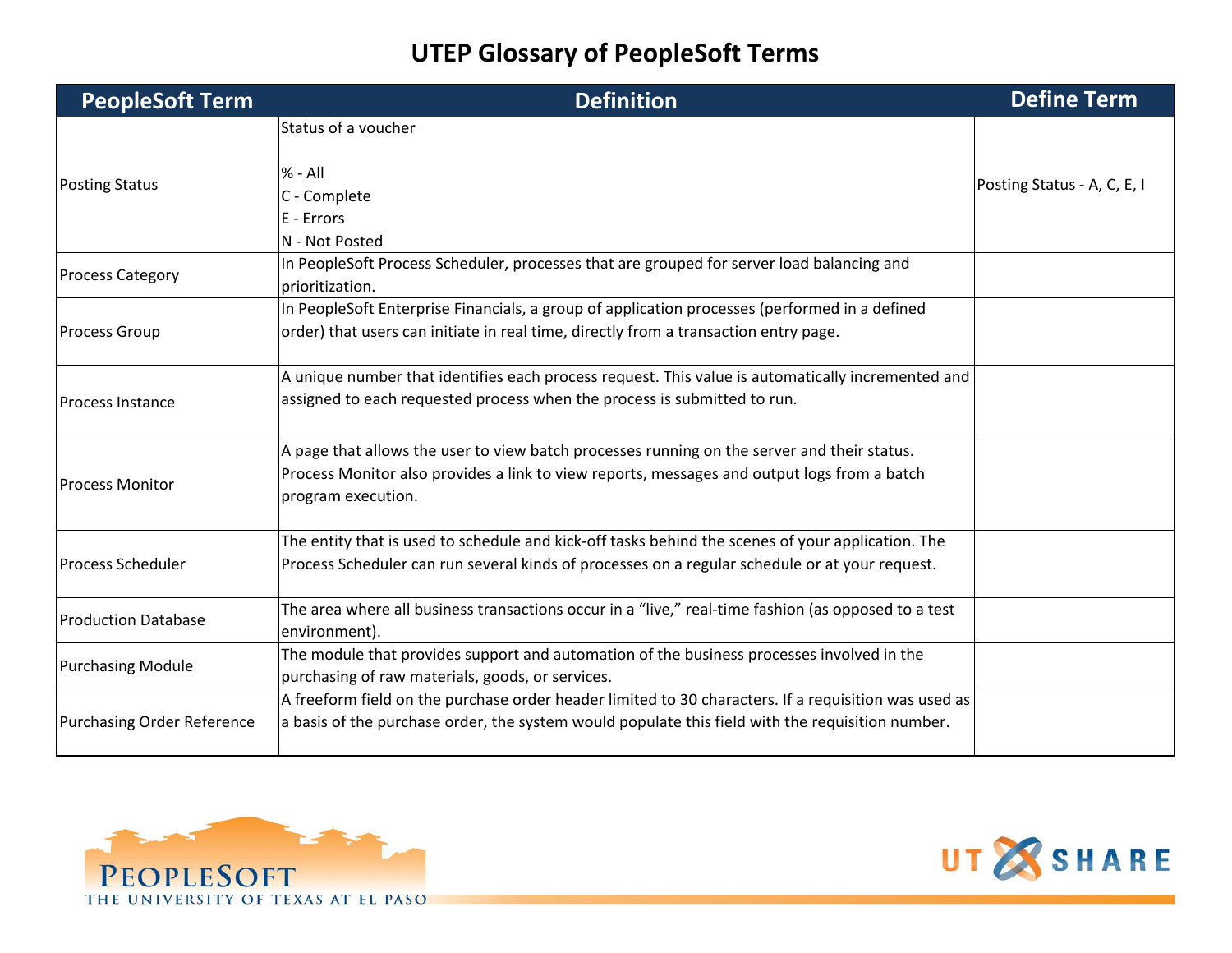| <b>PeopleSoft Term</b>       | <b>Definition</b>                                                                                                                                                                                                                                                                                                                                                                                                                                                                                                                                                                                                                                                                            | <b>Define Term</b> |
|------------------------------|----------------------------------------------------------------------------------------------------------------------------------------------------------------------------------------------------------------------------------------------------------------------------------------------------------------------------------------------------------------------------------------------------------------------------------------------------------------------------------------------------------------------------------------------------------------------------------------------------------------------------------------------------------------------------------------------|--------------------|
| Rate Code                    | A rate code defines employee and employer costs for benefits. There are various types of rate<br>code including: Flat Rate, Age Graded and Benefit Plan and Coverage Codes - that will be used by<br>UT Share.                                                                                                                                                                                                                                                                                                                                                                                                                                                                               |                    |
| <b>Recognized Revenue</b>    | Income that has been earned within the current accounting period (not deferred revenue).                                                                                                                                                                                                                                                                                                                                                                                                                                                                                                                                                                                                     |                    |
| Record                       | A table containing rows of specific data. Examples are the Vendor table or record, Ledger,<br>Voucher, Journal Line, and Journal Header tables.                                                                                                                                                                                                                                                                                                                                                                                                                                                                                                                                              |                    |
| Recycle                      | For journals, this is said to happen when an approver sends a journal back to the originator for<br>additional information.                                                                                                                                                                                                                                                                                                                                                                                                                                                                                                                                                                  |                    |
| Reference Date               | This date is being repurposed for use in the General Ledger to represent service date in that<br>module.                                                                                                                                                                                                                                                                                                                                                                                                                                                                                                                                                                                     |                    |
| <b>Reference Transaction</b> | In commitment control, a reference transaction is a source transaction that is referenced by a<br>higher-level (and usually later) source transaction, in order to automatically reverse all or part of<br>the referenced transaction's budget-checked amount. This avoids duplicate postings during the<br>sequential entry of the transaction at different commitment levels. For example, the amount of an<br>encumbrance transaction (such as a purchase order) will, when checked and recorded against a<br>budget, cause the system to concurrently reference and relieve all or part of the amount of a<br>corresponding pre-encumbrance transaction, such as a purchase requisition. |                    |
| <b>Regional Sourcing</b>     | In PeopleSoft Enterprise Purchasing, provides the infrastructure to maintain, display, and select an<br>appropriate vendor and vendor pricing structure that is based on a regional sourcing model where<br>the multiple ship to locations are grouped. Sourcing may occur at a level higher than the ship to<br>location.                                                                                                                                                                                                                                                                                                                                                                   |                    |
| Report                       | Reports are used to bring back data based on a set of criteria you specify. Reports are "jobs" that<br>need to be processed by the system. In PeopleSoft Financials, reports use a Run Control ID and<br>present information in .pdf file format.                                                                                                                                                                                                                                                                                                                                                                                                                                            |                    |
| <b>Reports To</b>            |                                                                                                                                                                                                                                                                                                                                                                                                                                                                                                                                                                                                                                                                                              |                    |



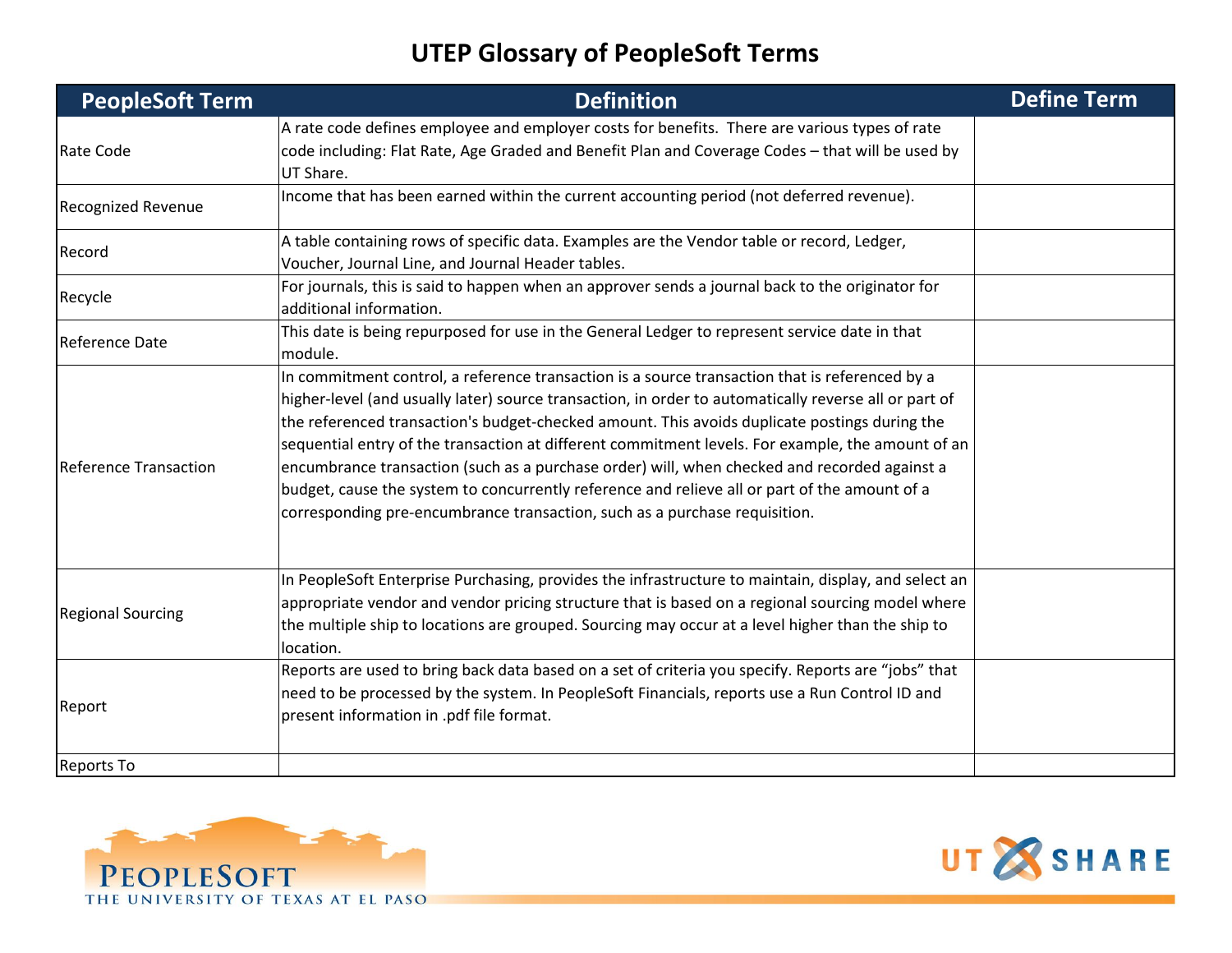| <b>PeopleSoft Term</b>     | <b>Definition</b>                                                                                                                                                                                                                                                                                                                           | <b>Define Term</b>          |
|----------------------------|---------------------------------------------------------------------------------------------------------------------------------------------------------------------------------------------------------------------------------------------------------------------------------------------------------------------------------------------|-----------------------------|
| Requisition                | An online request used by the requesting department when ordering products and services from<br>$ext{central vendors, as well as travel reimbursement requests, certain payment authorizations,$<br>reimbursements other than travel, subscriptions, registrations and others. A requisition is then<br>incorporated into a purchase order. |                             |
| Role                       | Refers to PeopleSoft security. The role identifies the particular PeopleSoft functionality that an<br>individual is able to access.                                                                                                                                                                                                         |                             |
| <b>Run Control</b>         | The controls that enable you to predefine parameters that are later used on a process request.<br>You create a run control the first time you run a unique process or report, then re-use the control<br>every time thereafter.                                                                                                             |                             |
| <b>Run Control ID</b>      | A Run Control ID saves a set of criteria used to create a report. The criteria can be changed, but<br>the Run Control ID itself cannot be renamed or deleted.                                                                                                                                                                               |                             |
|                            | In Benefits - Each system user must have their own run control ID in order to run a program – and<br>they may have more than one if desired (no limit to the number). They define a link between the<br>user and the program.                                                                                                               |                             |
| <b>Salary Distribution</b> | The way an employee's salary is spread over various chartstrings, which might include<br>departmental funds or sponsored projects.                                                                                                                                                                                                          |                             |
| <b>Salary Grade</b>        | The salary grade is a graduated scale that includes positions of different occupational groups. The<br>work performed within a salary grade is equivalent as to the level of difficulty and responsibility<br>and the level of qualification requirements of the work.                                                                      |                             |
| Schedule                   | The schedule line on the purchase order identifies an item and scheduled ship quantity that may<br>be different from the requested quantity due to item availability or shipping needs should be paid<br>along with other related information.                                                                                              |                             |
| <b>Scheduled Due Date</b>  | Though typically calculated based on terms of payment, this date can be overwritten to schedule<br>earlier payment.                                                                                                                                                                                                                         | <b>Request Payment Date</b> |



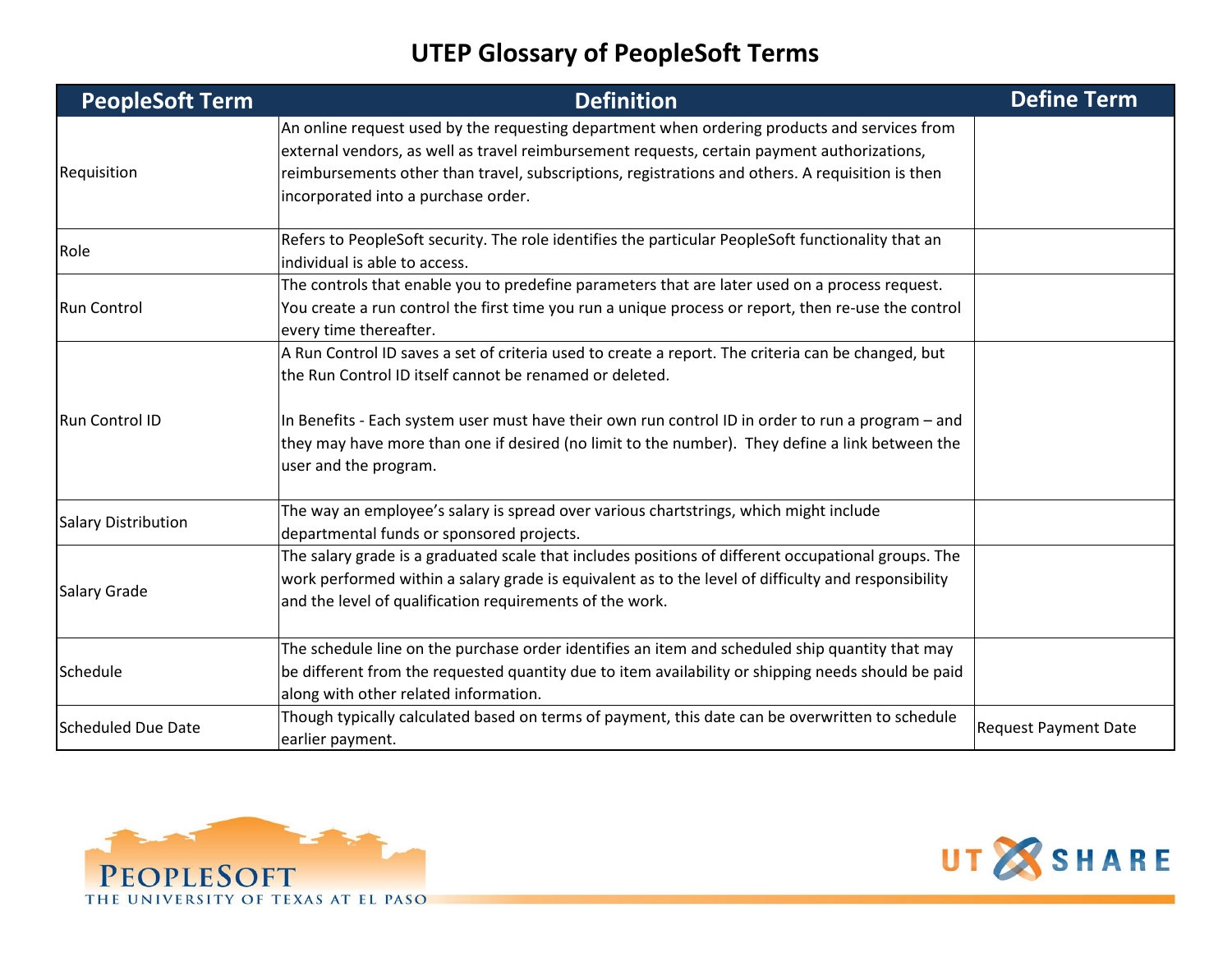| <b>PeopleSoft Term</b>    | <b>Definition</b>                                                                                                                                                                                                                                                                                                                                                       | <b>Define Term</b>                   |
|---------------------------|-------------------------------------------------------------------------------------------------------------------------------------------------------------------------------------------------------------------------------------------------------------------------------------------------------------------------------------------------------------------------|--------------------------------------|
| Self-Service              | In PeopleSoft Human Resources, refers to the set of processes that allows an employee to change<br>their own personal data. Self Service includes viewing your paycheck, changing your mailing<br>address, entering time, etc. (The place in PeopleSoft Financials with the similar name is called<br>"Employee Self-Service." See the entry earlier in this glossary.) |                                      |
| <b>Service Dates</b>      | Used in Accounts Payable to indicate period services.                                                                                                                                                                                                                                                                                                                   | <b>Accounting &amp; Service Date</b> |
| SetID                     | The highest-level key in the system. The accounting structure, descriptive information, and<br>processing rules for many PeopleSoft applications are defined in control tables. Control tables<br>contain static or definitional information and are keyed by SetIDs.                                                                                                   | Component                            |
| Sibling                   | A tree node at the same level as another node, where both roll up into the same parent.                                                                                                                                                                                                                                                                                 |                                      |
| Source Transaction        | In commitment control, any transaction generated in a PeopleSoft Enterprise or third-party<br>application that is integrated with commitment control and which can be checked against<br>commitment control budgets. For example, a pre-encumbrance, encumbrance, expenditure,<br>recognized revenue, or collected revenue transaction.                                 |                                      |
| SpeedChart                | A user-defined chartfield combination used for creating requisitions.                                                                                                                                                                                                                                                                                                   |                                      |
| SpeedType                 | A code in the General Ledger module that can group together ChartField combinations and define<br>what Chartfield values are valid in combination with each other.                                                                                                                                                                                                      | <b>Voucher Format</b>                |
| <b>Sponsored Projects</b> | Projects that are funded through granting agencies.                                                                                                                                                                                                                                                                                                                     |                                      |
| <b>Staged</b>             | The status that expense reports are in when they have been approved and are waiting to be paid<br>by Procurement Services.                                                                                                                                                                                                                                              |                                      |
| <b>Standard Hours</b>     | Percent of full-time an employee is working is represented on the job record by standard hours.<br>Full-time is equal to 40 hours.                                                                                                                                                                                                                                      |                                      |



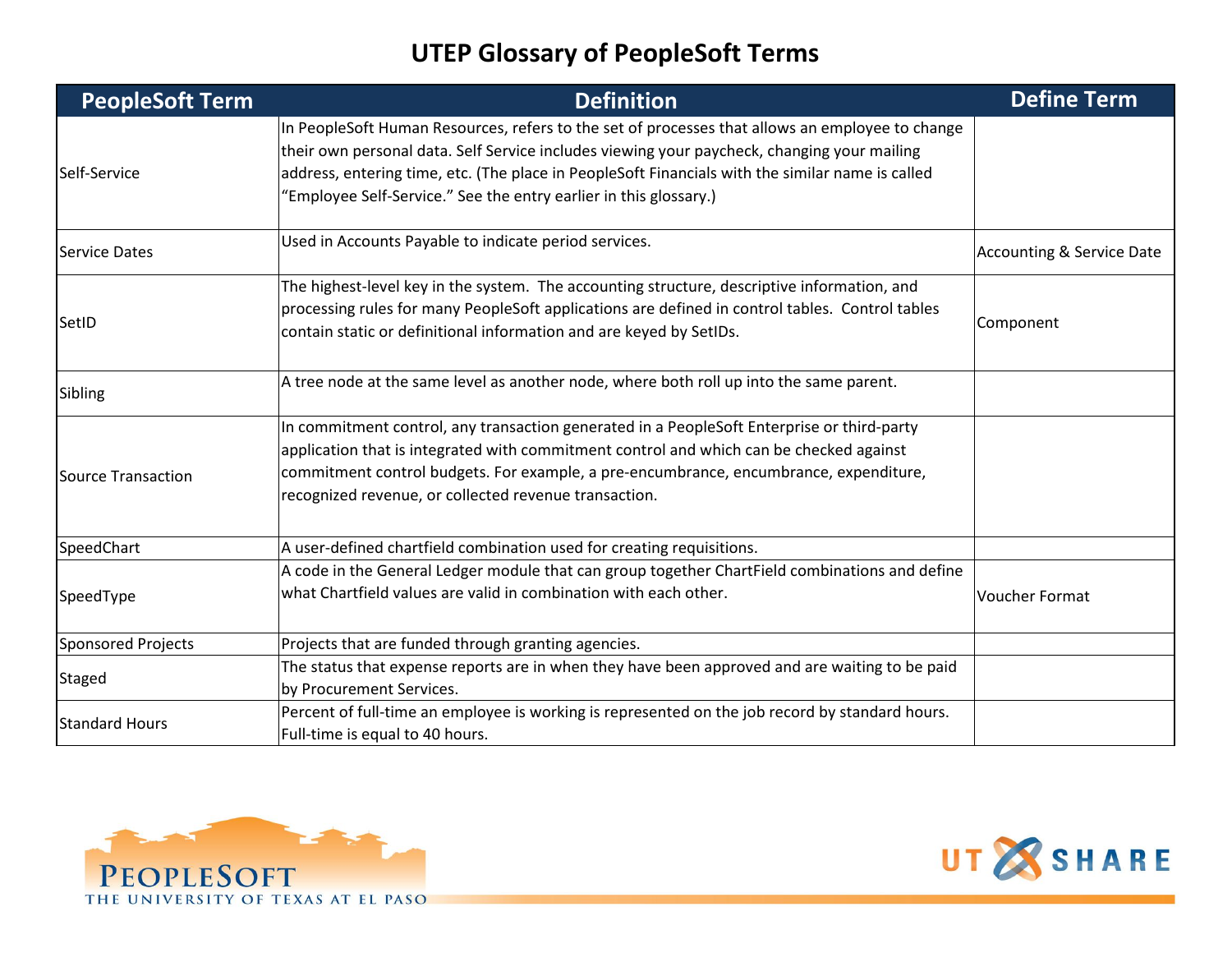| <b>PeopleSoft Term</b>     | <b>Definition</b>                                                                                                                                                                                                                                                                                                                                                                                                                                                                                                          | <b>Define Term</b>      |
|----------------------------|----------------------------------------------------------------------------------------------------------------------------------------------------------------------------------------------------------------------------------------------------------------------------------------------------------------------------------------------------------------------------------------------------------------------------------------------------------------------------------------------------------------------------|-------------------------|
| Summary Ledger             | An accounting feature used primarily in allocations, inquiries, and PS/nVision reporting to store<br>combined account balances from detail ledgers. Summary ledgers increase speed and efficiency of<br>reporting by eliminating the need to summarize detail ledger balances each time a report is<br>requested. Instead, detail balances are summarized in a background process according to user-<br>specified criteria and stored on summary ledgers. The summary ledgers are then accessed directly<br>for reporting. |                         |
| <b>Summary Tree</b>        | A tree used to roll up accounts for each type of report in summary ledgers. In a summary tree, the<br>detail values are really nodes on a detail tree or another summary tree (known as the basis tree).                                                                                                                                                                                                                                                                                                                   |                         |
| Table                      | A uniquely identified collection of records or rows stored as an individual entity with a database.<br>Tables are the basic unit of data storage in an Oracle database. Data is stored in rows and<br>columns logically comparable to a spreadsheet.                                                                                                                                                                                                                                                                       |                         |
| TableSet                   | A group of rows across control tables identified by the same SetID.                                                                                                                                                                                                                                                                                                                                                                                                                                                        |                         |
| <b>Time Administration</b> | The process that converts time entered in the PeopleSoft system into time that can be approved<br>by the supervisor for processing by payroll.                                                                                                                                                                                                                                                                                                                                                                             |                         |
| Time and Labor             | The name for the PeopleSoft component that controls the timesheet and manager<br>search/approval functions.                                                                                                                                                                                                                                                                                                                                                                                                                |                         |
| <b>Time Keepers</b>        | Administrator or supervisor who approve time off requests.                                                                                                                                                                                                                                                                                                                                                                                                                                                                 |                         |
| <b>Time Reporting Code</b> | (TRC) A numerical code assigned to each kind of time that can be entered into the PeopleSoft<br>system. Unique codes are assigned to temporary hourly wages, vacation time, sick leave, etc.                                                                                                                                                                                                                                                                                                                               |                         |
| TimeSpans                  | Relative periods, such as year-to-date or current period, that can be used in various PeopleSoft<br>General Ledger functions and reports when a "rolling" time frame, rather than a specific date, is<br>required. TimeSpans are used extensively in nVision reporting.                                                                                                                                                                                                                                                    |                         |
| <b>Transaction Date</b>    | The date a transaction actually occurred as opposed to the date the transaction is recognized-the<br>accounting date (although the two dates can be the same).                                                                                                                                                                                                                                                                                                                                                             | <b>Transaction Date</b> |



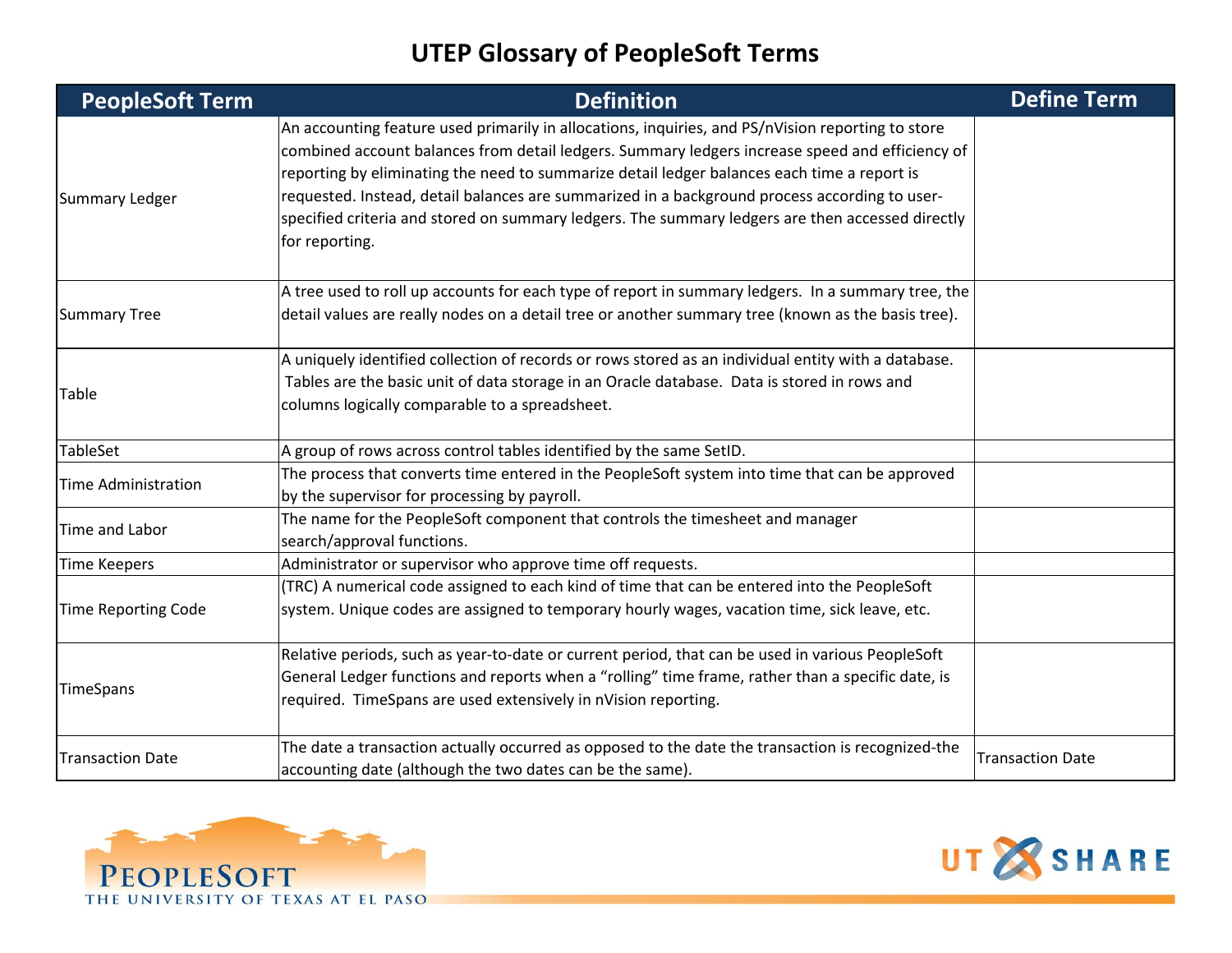| <b>PeopleSoft Term</b>      | <b>Definition</b>                                                                                                                                                                                                                                                                                                                           | <b>Define Term</b>             |
|-----------------------------|---------------------------------------------------------------------------------------------------------------------------------------------------------------------------------------------------------------------------------------------------------------------------------------------------------------------------------------------|--------------------------------|
| <b>Translate Table</b>      | A system edit table that stores codes and translate values for the miscellaneous fields on the<br>database that do not warrant individual edit tables of their own.                                                                                                                                                                         |                                |
| <b>Travel Authorization</b> | The PeopleSoft transaction (and/or the accompanying document) that places an encumbrance<br>against the budget in anticipation of a planned trip. An approved travel authorization is a<br>prerequisite for receiving a cash advance.                                                                                                       |                                |
| <b>Tree</b>                 | The graphical hierarchy in PeopleSoft that displays the relationship between all accounting units<br>(i.e., corporate divisions, projects, reporting groups, account numbers) and determines roll-up<br>hierarchies.                                                                                                                        |                                |
| <b>Tree Viewer</b>          | Functionality within PeopleSoft Financials that allows one to see the hierarchical relationship of<br>chartfield values.                                                                                                                                                                                                                    |                                |
| <b>Uncollected Revenue</b>  | When UVM has sent out a bill through the billing module, but has not yet received payment, the<br>amount in question will appear as uncollected revenue. Additionally, money received into a<br>revenue account by journal entry from another department also appears as uncollected revenue.                                               |                                |
| Units                       | Period of time an entitlement or take is measured in days or hours.                                                                                                                                                                                                                                                                         |                                |
| User ID                     | The unique identifier used by the system to recognize you and your work. This ID, and its<br>associated password, are to be treated like your signature. Specific rights and authority are<br>granted to you and you alone via your User ID and that authority should not be delegated or<br>shared.<br>We are calling this Constituent ID. | <b>DPUSER UserID or UT EID</b> |
| Vendor                      | Name of a company or individual supplying goods or services. In PeopleSoft, a sequentially<br>numbered field identifying a corporate vendor, an employee vendor, or a student vendor.                                                                                                                                                       | Vendor                         |
| <b>Vendor Address</b>       | Any address belonging to a vendor, regardless of whether it is an "order from", "remit to", etc.<br>They are tied together via vendor location.                                                                                                                                                                                             |                                |
| <b>Vendor Location</b>      | A way to link default pricing, order, remit and return addresses together with a description.                                                                                                                                                                                                                                               |                                |